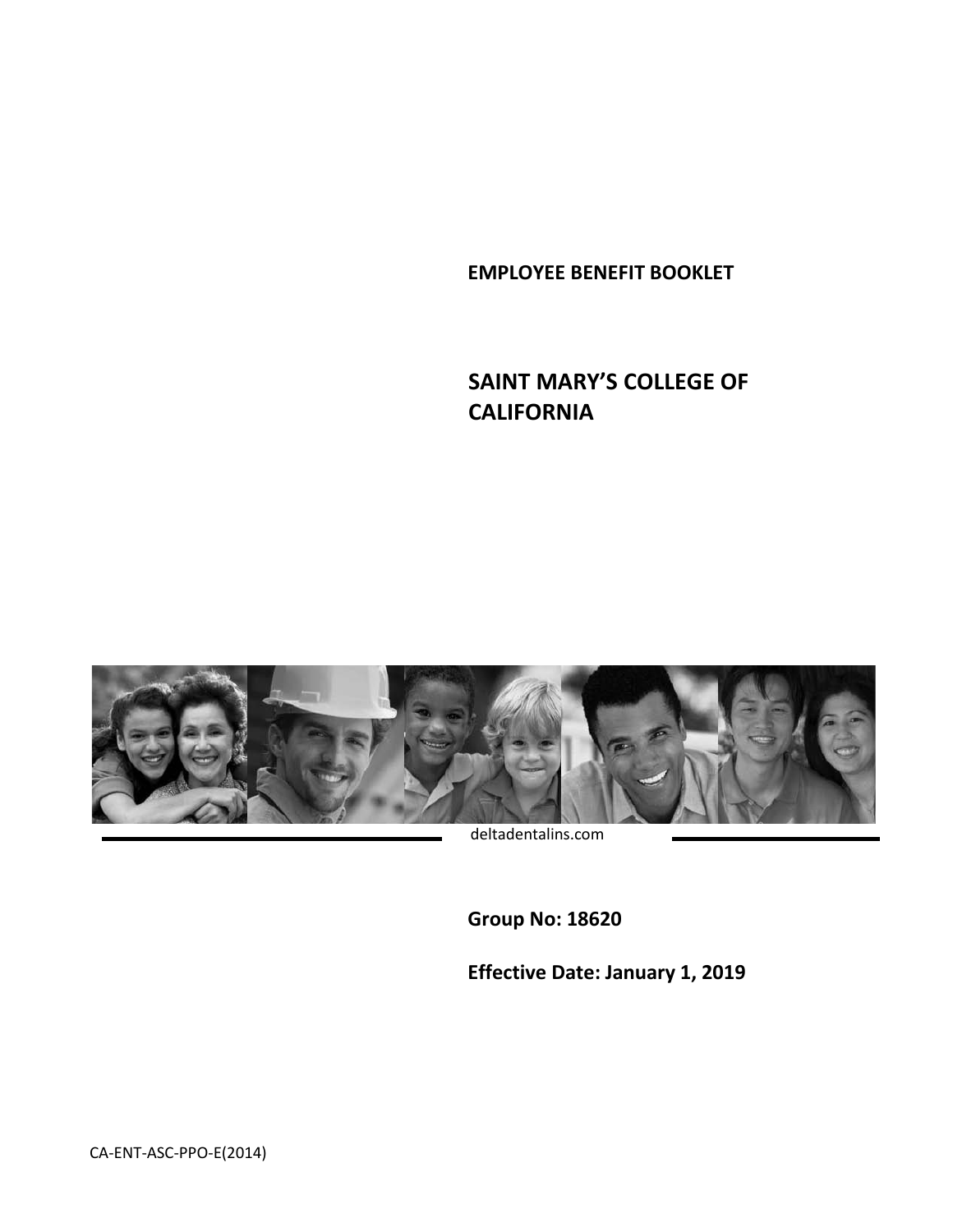# **Table of Contents**

# **Attachments**

ATTACHMENT A: DEDUCTIBLES, MAXIMUMS AND CONTRACT BENEFIT LEVELS ATTACHMENT B: SERVICES, LIMITATIONS AND EXCLUSIONS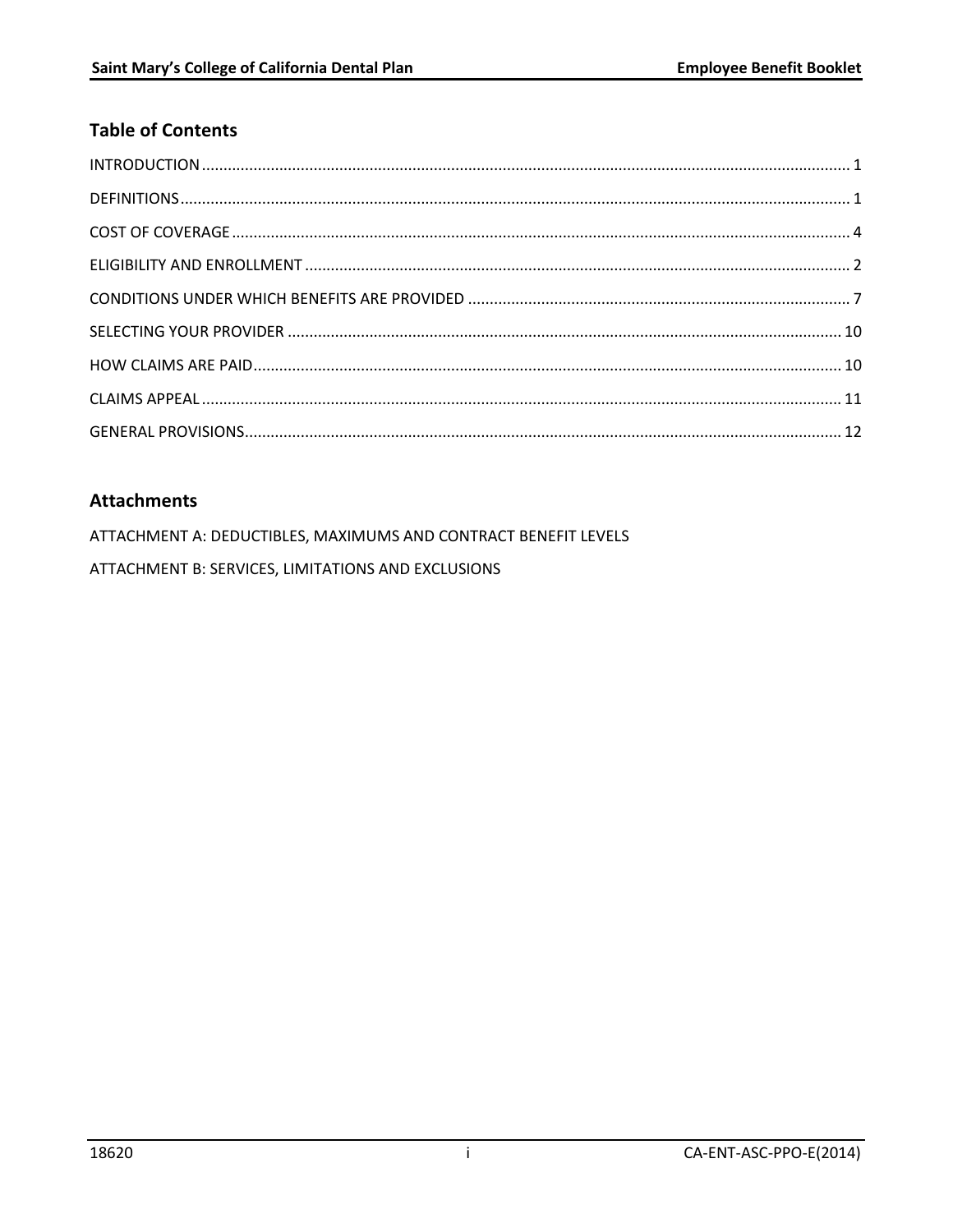### <span id="page-2-0"></span>**INTRODUCTION**

We are pleased to welcome you to the group dental plan for Saint Mary's College of California. Your plan is selffunded by your employer and your claims are administered by Delta Dental. Our goal is to provide you with the highest quality dental care and to help you maintain good dental health. We encourage you not to wait until you have a problem to see the Provider, but to see him/her on a regular basis.

This Employee Benefit Booklet is a summary of your group dental program. Please read it carefully. It only summarizes the detailed provisions of the group dental contract issued by Delta Dental of California ("Delta Dental") and cannot modify the Contract in any way.

### **Using This Employee Benefit Booklet**

This Employee Benefit Booklet, which includes Attachment A, Deductibles, Maximums and Contract Benefit Levels (Attachment A) and Attachment B, Services, Limitations and Exclusions (Attachment B), discloses the terms and conditions of your coverage and is designed to help you make the most of your dental plan. It will help you understand how the plan works and how to obtain dental care. Please read this booklet completely and carefully. Keep in mind that "you" and "your" mean the individuals who are covered. "We," "us" and "our" always refer to Delta Dental. In addition, please read the Definitions section, which will explain any words that have special or technical meanings under the Contract.

The benefit explanations contained in this booklet are subject to all provisions of the Contract on file with your employer, trust fund, or other entity ("Contractholder") and do not modify the terms and conditions of the Contract in any way, nor shall you accrue any rights because of any statement in or omission from this booklet. This booklet is *not* a Summary Plan Description to meet the requirements of ERISA.

**Notice:** *This booklet is a summary of your group dental program and its accuracy should be verified before receiving treatment. This information is not a guarantee of covered benefits, services or payments.*

### **Contact Us**

For more information please visit our website at deltadentalins.com or call our Customer Service Center. A Customer Service Representative can answer questions you may have about obtaining dental care, help you locate a Delta Dental Provider, explain benefits, check the status of a claim, and assist you in filing a claim.

You can access our automated information line at 800-765-6003 during regular business hours to obtain information about Enrollee eligibility and benefits, group benefits, or claim status, or to speak to a Customer Service Representative for assistance. If you prefer to write us with your question(s), please mail your inquiry to the following address:

> <span id="page-2-1"></span>*DELTA DENTAL OF CALIFORNIA 560 Mission Street, Suite 1300 San Francisco, CA 94105*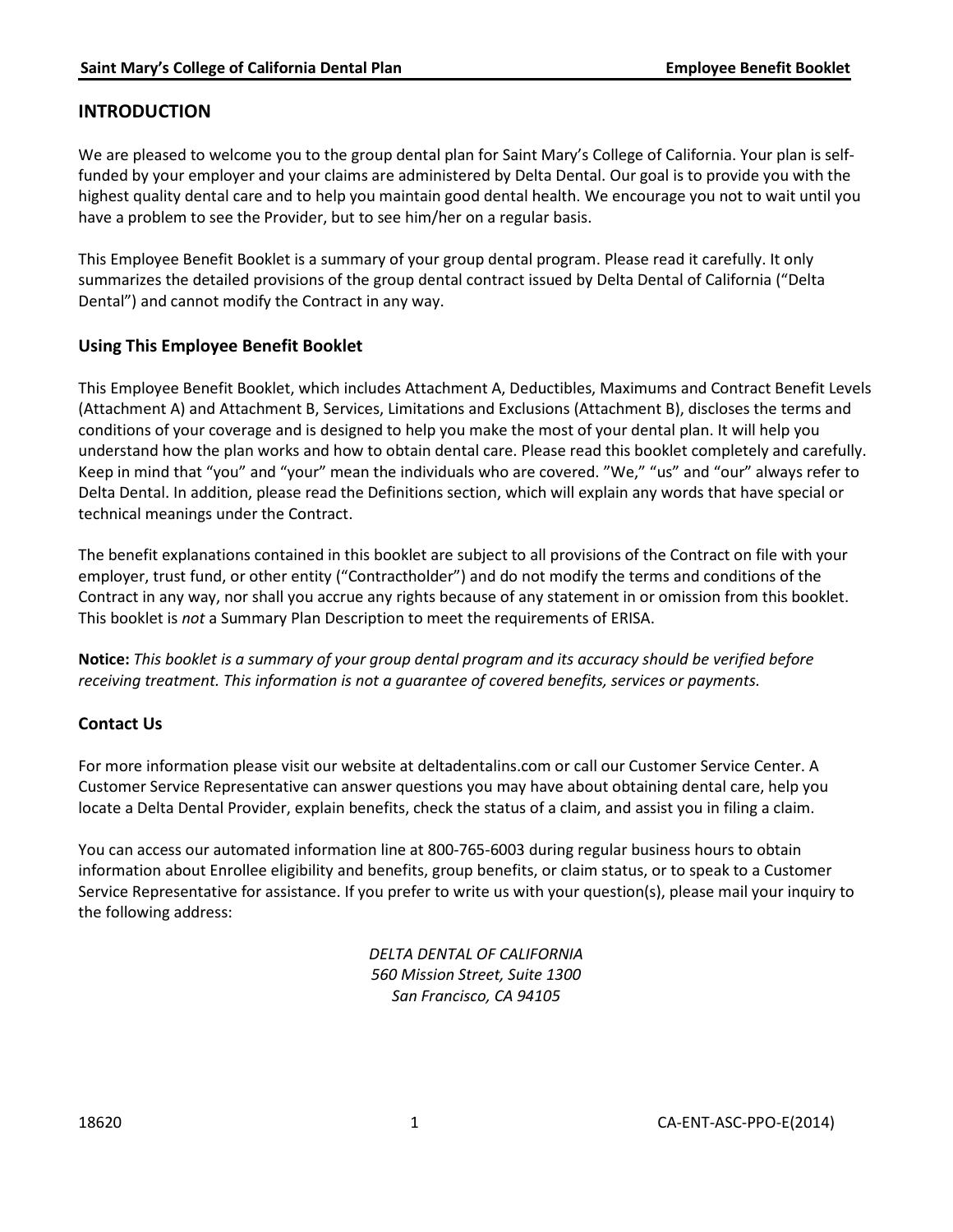### <span id="page-3-0"></span>**DEFINITIONS**

Terms when capitalized in your Employee Benefit Booklet have defined meanings, given in the section below or throughout the booklet sections.

**Accepted Fee:** the amount the attending Provider agrees to accept as payment in full for services rendered.

**Benefits:** the amounts that Delta Dental will pay for covered dental services under the Contract.

**Calendar Year:** the 12 months of the year from January 1 through December 31.

**Claim Form:** the standard form used to file a claim or request Pre-Treatment Estimate.

**Contract:** the agreement between Delta Dental and the Contractholder, including any attachments.

**Contract Benefit Level:** the percentage of the Maximum Contract Allowance that Delta Dental will pay after the Deductible has been satisfied as shown in Attachment A.

**Contractholder:** the employer, union or other organization or group as named herein contracting to obtain Benefits.

**Contract Year:** the 12 months starting on the Effective Date and each subsequent 12 month period thereafter.

**Deductible:** a dollar amount that an Enrollee and/or the Enrollee's family (for family coverage) must pay for certain covered services before Delta Dental begins paying Benefits.

**Delta Dental Premier® Provider (Premier Provider):** a Provider who contracts with Delta Dental or any other member company of the Delta Dental Plans Association and agrees to accept the Delta Dental Premier Contracted Fee as payment in full for covered services provided under a plan. A Premier Provider also agrees to comply with Delta Dental's administrative guidelines.

**Delta Dental Premier Contracted Fee:** the fee for a Single Procedure covered under the Contract that a Premier Provider has contractually agreed to accept as payment in full for covered services.

**Delta Dental PPOSM Provider (PPO Provider):** a Provider who contracts with Delta Dental or any other member company of the Delta Dental Plans Association and agrees to accept the Delta Dental PPO Contracted Fee contracted fees as payment in full for covered services provided under a PPO dental plan. A PPO Provider also agrees to comply with Delta Dental's administrative guidelines.

**Delta Dental PPO Contracted Fee:** the fee for a Single Procedure covered under the contract that a PPO Provider has contractually agreed to accept as payment in full for covered services.

**Dependent Enrollee:** an Eligible Dependent enrolled to receive Benefits.

**Effective Date:** the original date the Contract starts. This date is given on this booklet's cover and Attachment A.

**Eligible Dependent:** a dependent of an Eligible Employee eligible for Benefits.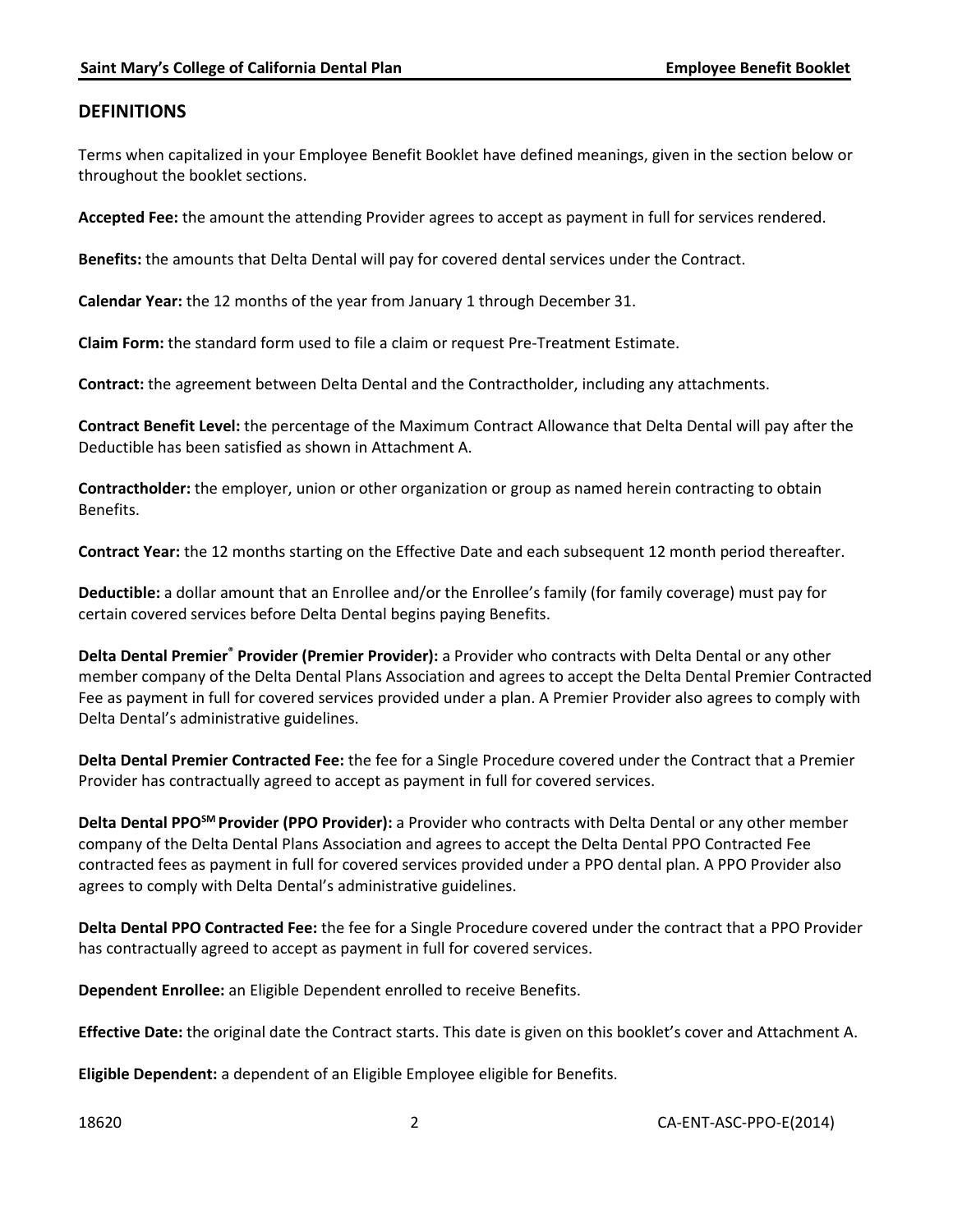**Eligible Employee:** any employee or retiree as eligible for Benefits.

**Enrollee:** an Eligible Employee ("Primary Enrollee") or an Eligible Dependent ("Dependent Enrollee") enrolled to receive Benefits.

**Enrollee's Effective Date of Coverage:** the date the Contractholder reports coverage will begin for each Primary Enrollee and each Dependent Enrollee.

**Maximum Contract Allowance:** the reimbursement under the Enrollee's benefit plan against which Delta Dental calculates its payment and the Enrollee's financial obligation. Subject to adjustment for extreme difficulty or unusual circumstances, the Maximum Contract Allowance for services provided:

- by a PPO Provider is the lesser of the Provider's Submitted Fee or the Delta Dental PPO Contracted Fee.
- by a Premier Provider is the lesser of the Provider's Submitted Fee or the Delta Dental Premier Contracted Fee.
- by a Non-Delta Dental Provider is the lesser of the Provider's Submitted Fee or the Delta Dental Premier Contracted Fee.

**Non-Delta Dental Provider:** a Provider who is not a PPO Provider or a Premier Provider and is not contractually bound to abide by Delta Dental's administrative guidelines.

**Open Enrollment Period:** the month of the year during which employees may change coverage for the next Contract Year.

**Patient Pays:** Enrollee's financial obligation for services calculated as the difference between the amount shown as the Accepted Fee and the portion shown as "Delta Dental Pays" on the claims statement when a claim is processed.

**Pre-Treatment Estimate:** an estimation of the allowable Benefits under the Contract for the services proposed, assuming the person is an eligible Enrollee.

**Primary Enrollee:** an Eligible Employee enrolled in the plan to receive Benefits; may also be referred to as "Enrollee."

**Procedure Code:** the Current Dental Terminology<sup>©</sup> (CDT) number assigned to a Single Procedure by the American Dental Association.

**Program Allowance**: the maximum amount Delta Dental will reimburse for a covered procedure. Delta Dental sets the Program Allowance for each procedure through a review of proprietary data by geographic area. The Program Allowance may vary by the type of network Dentist and/or the Program Allowance selected by the Contractholder at the time of application.

**Provider:** a person licensed to practice dentistry when and where services are performed. A Provider shall also include a dental partnership, dental professional corporation or dental clinic.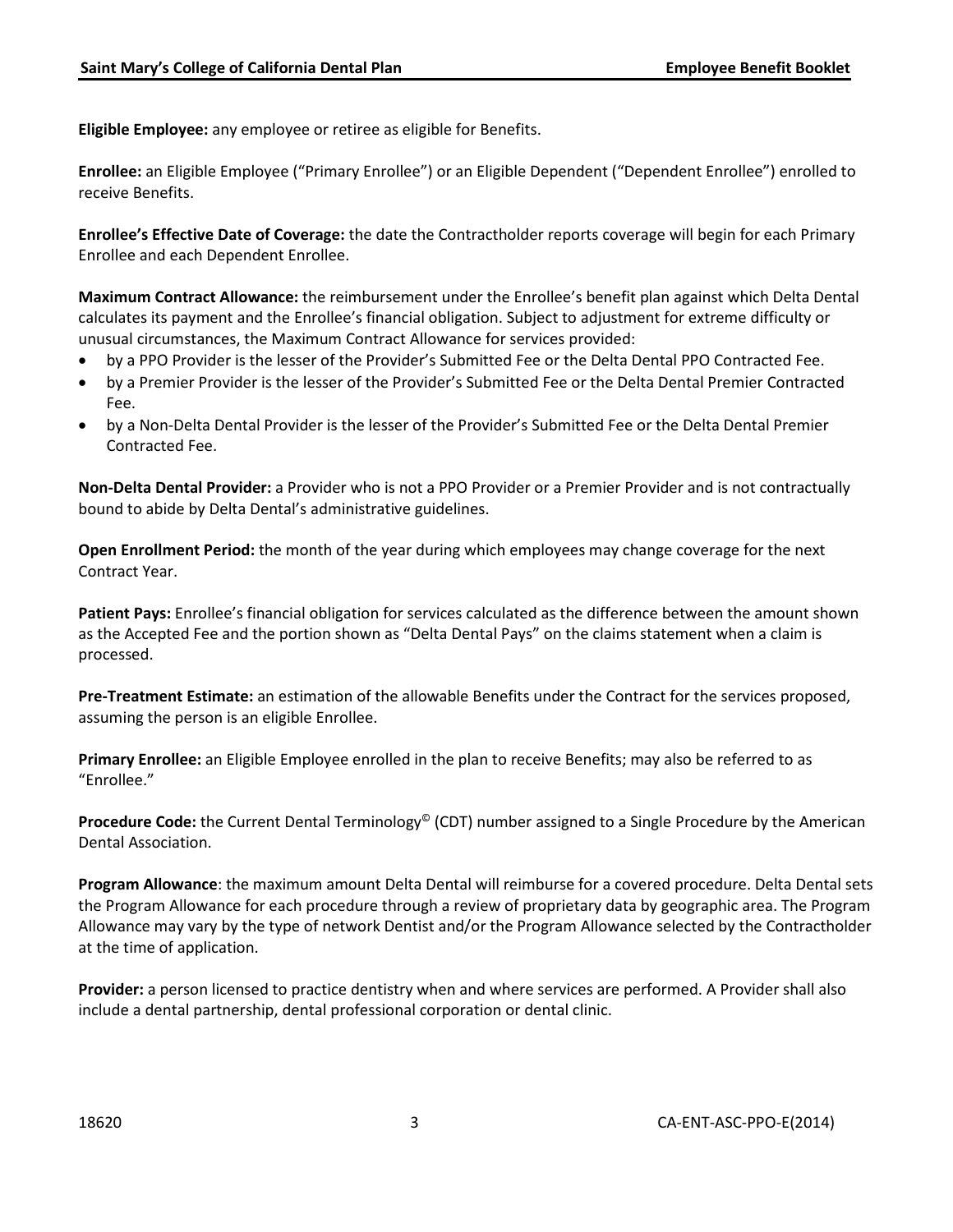**Qualifying Status Change:** a change in:

- marital status (marriage, divorce, legal separation, annulment or death);
- number of dependents (a child's birth, adoption of a child, placement of child for adoption, addition of a step or foster child or death of a child);
- employment status (change in employment status of Enrollee or Eligible Dependent);
- dependent child ceases to satisfy eligibility requirements;
- residence (Enrollee, dependent Spouse or child moves);
- a court order requiring dependent coverage; or
- any other current or future election changes permitted by Internal Revenue Code Section 125.

**Single Procedure:** a dental procedure that is assigned a separate Procedure Code.

**Spouse:** a person related to or a partner of the Primary Enrollee:

- as defined and as may be required to be treated as a Spouse by the laws of the state where the Contract is issued and delivered;
- as defined and as may be required to be treated as a Spouse by the laws of the state where the Primary Enrollee resides; and
- as may be recognized by the Contractholder.

**Submitted Fee:** the amount that the Provider bills and enters on a claim for a specific procedure.

# <span id="page-5-0"></span>**COST OF COVERAGE**

You are not required to contribute towards the cost of your coverage.

You are required to contribute towards the cost of your Dependent Enrollee's coverage.

We may cancel the Contract 30 days after written notice to the Contractholder if the cost of coverage is not paid when due.

# **ELIGIBILITY AND ENROLLMENT**

#### **Eligibility Requirements**

All employees shall become eligible on the first day of the month following 30 days of employment.

If your dependents are covered, they will be eligible when you are or as soon as they become dependents.

- Dependents are the Primary Enrollee's Spouse and dependent children from birth to age 26.
- Children include natural children, stepchildren, foster children, adopted children, children placed for adoption and children of a partner as recognized by the Contractholder. Children must be dependent upon Primary Enrollee for support and maintenance. The dependents of Primary Enrollees are eligible to enroll on the same date that the employee, of whom they are a Dependent, becomes a Primary Enrollee. Later-acquired dependents become eligible as soon as they acquire dependent status.
- An overage dependent child may be eligible if:
	- (1) he or she is incapable of self-sustaining employment because of a physically or mentally disabling injury, illness or condition that began prior to reaching the limiting age;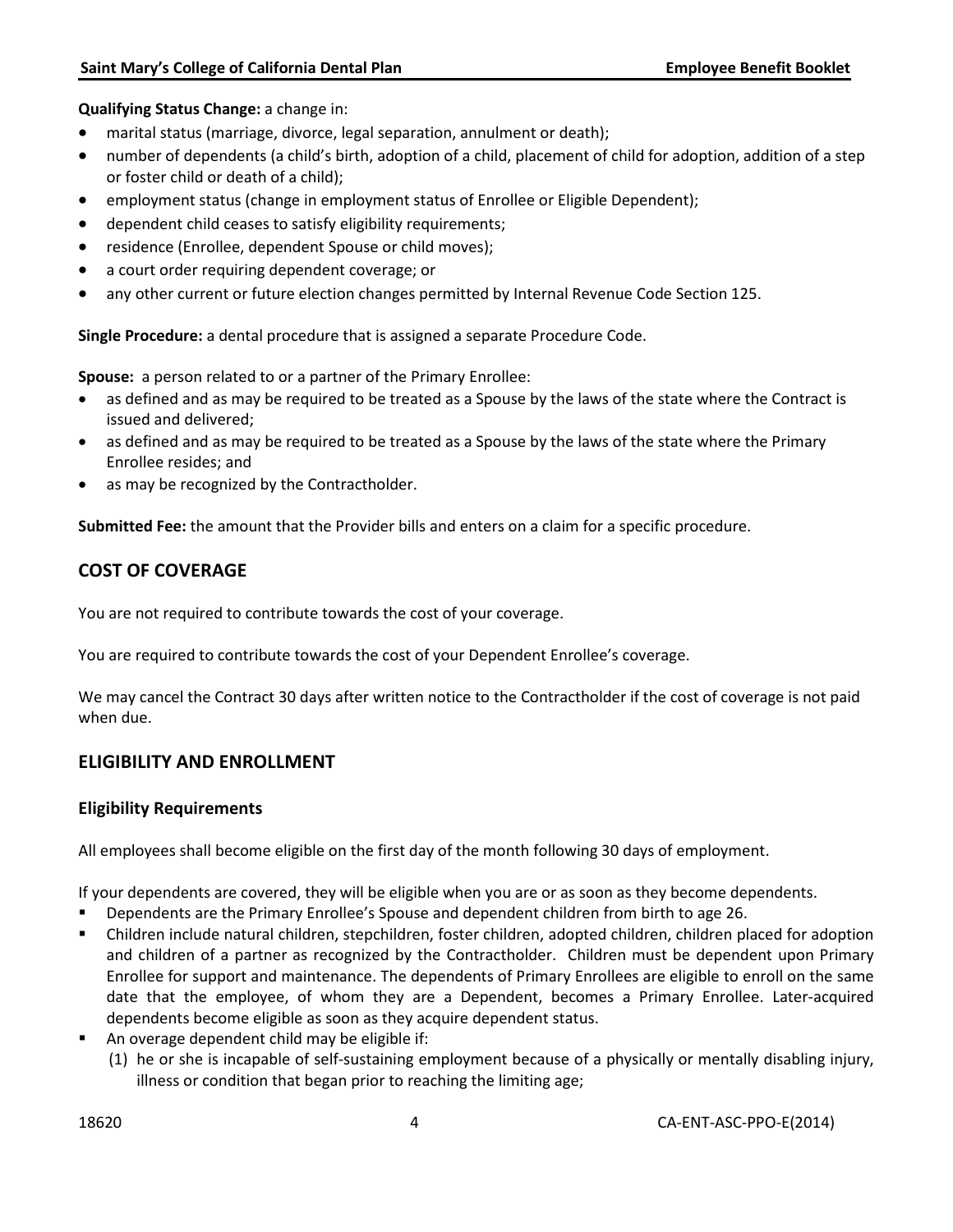- (2) he or she is chiefly dependent on the eligible employee for support; and
- (3) proof of dependent child's disability is provided within 31 days of request. Such requests will not be made more than once a year following a two year period after this dependent reaches the limiting age. Enrollment will continue as long as the dependent relies on the eligible employee for support because of a physically or mentally disabling injury, illness or condition that began before he or she reached the limiting age.

Dependents serving active military duty are not eligible, as they are typically covered under health and dental coverage provided by the military while they are on active duty.

#### **Enrollment Requirements**

If the Contractholder is paying all coverages for you and your dependents, everyone is automatically enrolled.

If you are paying all or a portion of the coverage for yourself or your dependents then:

- You must enroll within 31 days after the date you become eligible or during an Open Enrollment Period.
- All dependents must be enrolled within 31 days after they become eligible or during an Open Enrollment Period.
- If you elect dependent coverage, you must enroll all of your Dependent Enrollees for coverage.
- You must pay the cost of coverage in the manner elected by the Contractholder and approved by us. Coverage cannot be dropped or changed other than during an Open Enrollment Period or because of a Qualifying Status Change.
- You must pay the cost of coverage for your Dependent Enrollees in the manner elected by the Contractholder and approved by us until your dependents are no longer eligible or until you choose to drop dependent coverage. Coverage may not be changed at any time other than during an Open Enrollment Period or if there is a Qualifying Status Change.
- A child who is eligible as a Primary Enrollee and a dependent can be insured under the Contract as a Primary Enrollee or as a Dependent Enrollee but not both at the same time.

#### **Loss of Eligibility**

Your coverage ends on the earlier of the last day of the month you stop working for the Contractholder, are no longer an Eligible Employee of the Contractholder or immediately when the Contract ends. Your dependents lose coverage when your coverage ends or the last day of the month when dependent status is lost.

#### **Continuation of Benefits**

We will not pay for any services/treatment received after your coverage ends. However, we will pay for covered services incurred while you were eligible if the procedures were completed within 31 days of the date your coverage ended.

A dental service is incurred:

- for an appliance (or change to an appliance), at the time the impression is made;
- for a crown, bridge or cast restoration, at the time the tooth or teeth are prepared;
- for root canal therapy, at the time the pulp chamber is opened; and
- for all other dental services, at the time the service is performed or the supply furnished.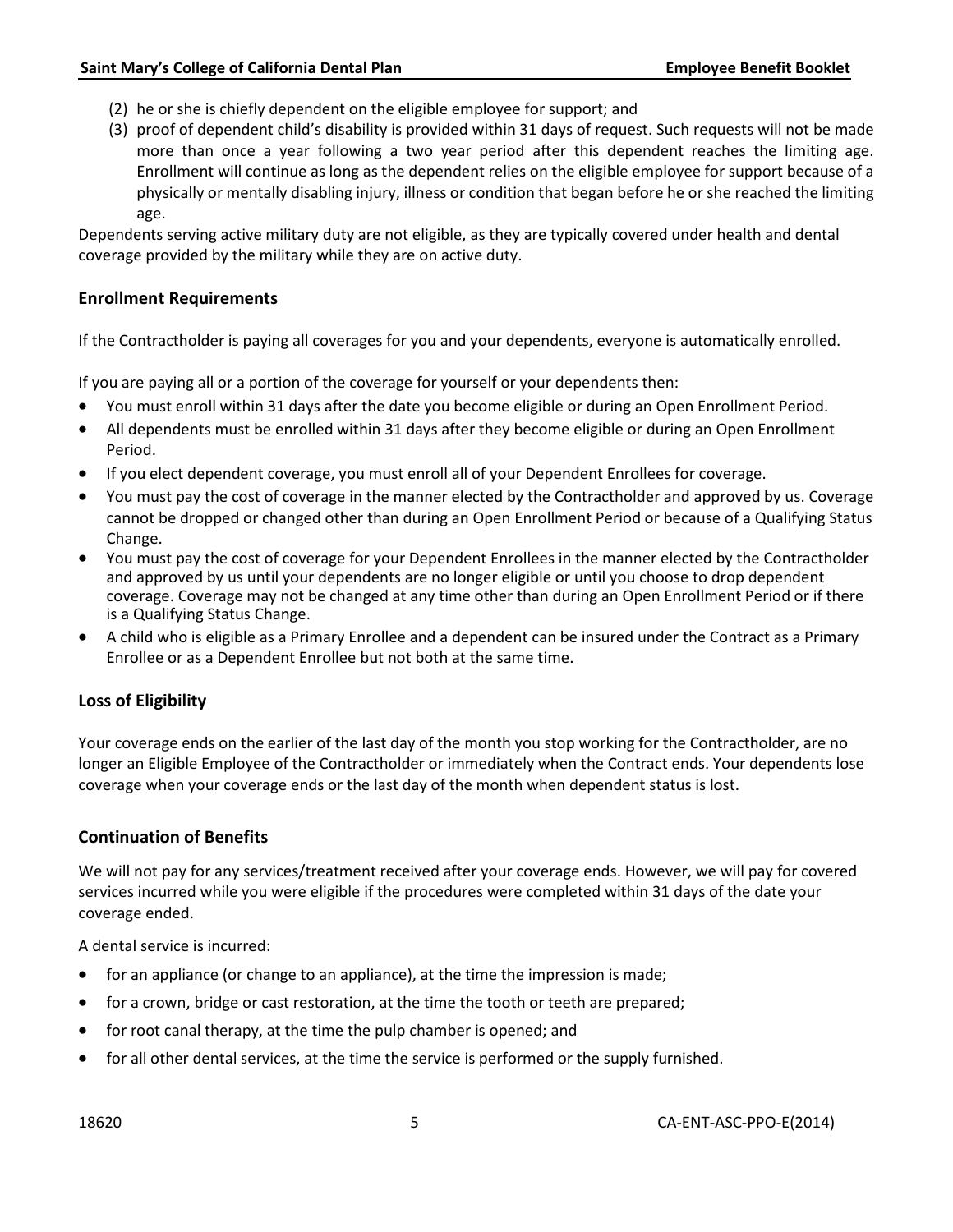### **Strike, Lay-off and Leave of Absence**

You and your dependents will not be covered for any dental services received while you are on strike, lay-off or leave of absence, other than an approved leave of absence or as required under the Family & Medical Leave Act of 1993 or other applicable state or federal law\*.

Benefits for you and your Dependent Enrollees will resume as follows:

- if coverage is reactivated in the same Calendar Year, Deductibles and maximums will resume as if you were never gone; or
- if coverage is reactivated in a different Calendar Year, new Deductibles and maximums will apply.

Coverage will resume the first day of the month after you return to work, provided you submit an enrollment card requesting that coverage be reactivated.

\*Coverage for you and your dependents is not affected if you take a leave of absence allowed under the Family & Medical Leave Act of 1993 or other applicable state or federal law. If you are currently paying any part of your premium, you may choose to continue coverage. If you do not continue coverage during the leave, you can resume that coverage on your return to active work as if no interruption occurred.

**Important:** The Family & Medical Leave Act of 1993 does not apply to all companies, only those that meet certain size guidelines. See your Human Resources Department for complete information.

If you are rehired within the same Calendar Year, Deductibles and maximums will resume as if you were never gone.

### **Continued Coverage under USERRA**

As required under the Uniformed Services Employment and Reemployment Rights Act of 1994 (USERRA), if you are covered by the Contract on the date your USERRA leave of absence begins, you may continue dental coverage for yourself and any covered dependents. Continuation of coverage under USERRA may not extend beyond the earlier of:

- 24 months, beginning on the date the leave of absence begins, or;
- the date you fail to return to work within the time required by USERRA.

For USERRA leave that extends beyond 31 days, the premium for continuation of coverage will be the same as for COBRA coverage.

### **Continuation of Coverage Under COBRA**

COBRA (the Consolidated Omnibus Budget Reconciliation Act of 1985) provides a way for you and your Dependent Enrollees who lose employer-sponsored group health plan coverage to continue coverage for a period of time. COBRA does not apply to all companies, only those that meet certain size guidelines. See your Human Resources Department for complete information.

We do not assume any of the obligations required by COBRA of the Contractholder or any employer (including the obligation to notify potential beneficiaries of their rights or options under COBRA).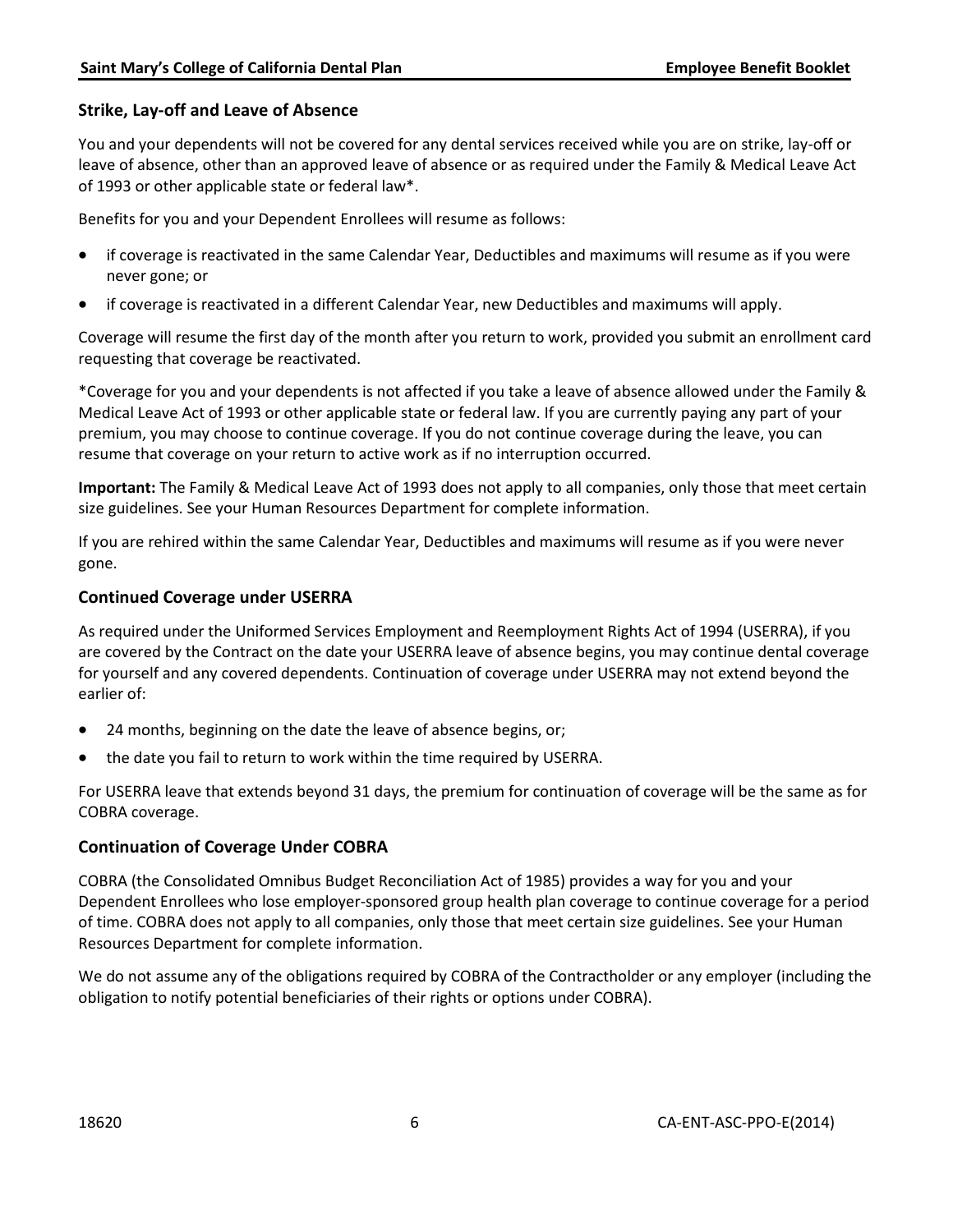### <span id="page-8-0"></span>**CONDITIONS UNDER WHICH BENEFITS ARE PROVIDED**

We will pay Benefits for the dental services described in Attachment B. We will pay Benefits only for covered services. The Contract covers several categories of dental services when a Provider provides them and when they are necessary and within the standards of generally accepted dental practice standards. Claims shall be processed in accordance with our standard processing policies. The processing policies may be revised from time to time; therefore, Delta Dental shall use the processing policies that are in effect at the time the claim is processed. We may use dentists (dental consultants) to review treatment plans, diagnostic materials and/or prescribed treatments to determine generally accepted dental practices and to determine if treatment has a favorable prognosis. Limitations and Exclusions will be applied for the period the person is an Enrollee under any Delta Dental program or prior dental care program provided by the Contractholder subject to receipt of such information from the Contractholder or at the time a claim is submitted. Additional eligibility periods, if any, are listed in Attachment A. If you receive dental services from a Provider outside the state of California, the Provider will be paid according to Delta Dental's network payment provisions for said state according to the terms of the Contract.

If a primary dental procedure includes component procedures that are performed at the same time as the primary procedure, the component procedures are considered to be part of the primary procedure for purposes of determining the Benefit payable under the Contract. Even if the Provider bills separately for the primary procedure and each of its component parts, the total Benefit payable for all related charges will be limited to the maximum Benefit payable for the primary procedure.

#### **Enrollee Coinsurance**

We will pay a percentage of the Maximum Contract Allowance for covered services, as shown in Attachment A and you are responsible for paying the balance. What you pay is called the enrollee coinsurance ("Enrollee Coinsurance") and is part of your out-of-pocket cost. You pay this even after a Deductible has been met.

The amount of your Enrollee Coinsurance will depend on the type of service and the Provider providing the service (see section titled "Selecting Your Provider"). Providers are required to collect Enrollee Coinsurance for covered services. Your group has chosen to require Enrollee Coinsurances under this program as a method of sharing the costs of providing dental Benefits between the Contractholder and Enrollees. If the Provider discounts, waives or rebates any portion of the Enrollee Coinsurance to you, we will be obligated to provide as Benefits only the applicable percentages of the Provider's fees or allowances reduced by the amount of the fees or allowances that are discounted, waived or rebated.

It is to your advantage to select PPO Providers because they have agreed to accept the Maximum Contract Allowance as payment in full for covered services, which typically results in lower out-of-pocket costs for you. Please refer to the sections titled "Selecting Your Provider" and "How Claims Are Paid" for more information.

#### **Deductible**

Your dental plan features a Deductible. This is an amount you must pay out-of-pocket before Benefits are paid. The Deductible amounts are listed in Attachment A. Deductibles apply to all benefits unless otherwise noted. Only the Provider's fees you pay for covered Benefits will count toward the Deductible.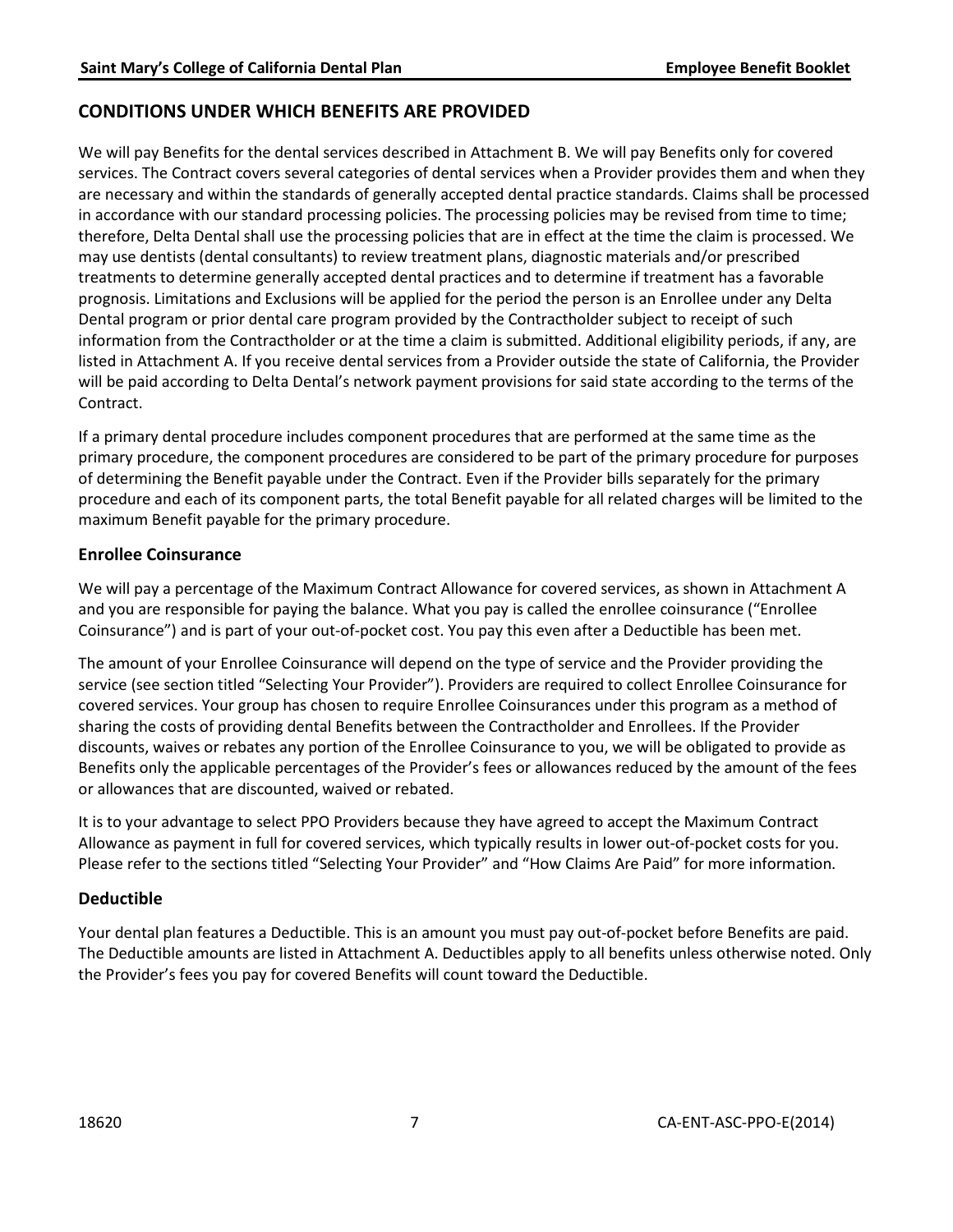### **Maximum Amount**

Most dental programs have a maximum amount. A maximum amount ("Maximum Amount" or "Maximum") is the maximum dollar amount we will pay toward the cost of dental care. You are responsible for paying costs above this amount. The Maximum Amount payable is shown in Attachment A. Maximums may apply on a yearly basis, a per services basis, or a lifetime basis.

### **Pre-Treatment Estimate**

Pre-Treatment Estimate requests are not required; however, your Provider may file a Claim Form before beginning treatment, showing the services to be provided to you. We will estimate the amount of Benefits payable under the Contract for the listed services. By asking your Provider for a Pre-Treatment Estimate from us before you agree to receive any prescribed treatment, you will have an estimate up front of what we will pay and the difference you will need to pay. The Benefits will be processed according to the terms of the Contract when the treatment is actually performed. Pre-Treatment Estimates are valid for 365 days unless other services are received after the date of the Pre-Treatment Estimate, or until an earlier occurrence of any one of the following events:

- the date the Contract terminates;
- the date Benefits under the Contract are amended if the services in the Pre-Treatment Estimate are part of the amendment;
- the date your coverage ends; or
- the date the Provider's agreement with Delta Dental ends.

A Pre-Treatment Estimate does not guarantee payment. It is an estimate of the amount we will pay if you are enrolled and meet all the requirements of the program at the time the treatment you have planned is completed and may not take into account any Deductibles, so please remember to figure in your Deductible if necessary.

#### **Coordination of Benefits**

We coordinate the Benefits under the Contract with an Enrollee's benefits under any other group or pre-paid plan or Benefit plan designed to fully integrate with other policies. If this plan is the "primary" plan, we will not reduce Benefits. If this plan is the "secondary" plan, we may reduce Benefits otherwise payable under the Contract so that the total benefits paid or provided by all plans do not exceed 100 percent of total allowable expense.

- How do we determine which plan is the "primary" program?
	- (1) The plan covering you as an employee is primary over a plan covering you as a dependent.
	- (2) The plan covering you as an employee is primary over a plan which covers the insured person as a dependent; except that: if the insured person is also a Medicare beneficiary, and as a result of the rule established by Title XVIII of the Social Security Act and implementing regulations, Medicare is:
		- a) secondary to the plan covering the insured person as a dependent and
		- b) primary to the plan covering the insured person as other than a dependent (e.g. a retired employee), then the benefits of the plan covering the insured person as a dependent are determined before those of the plan covering that insured person as other than a dependent.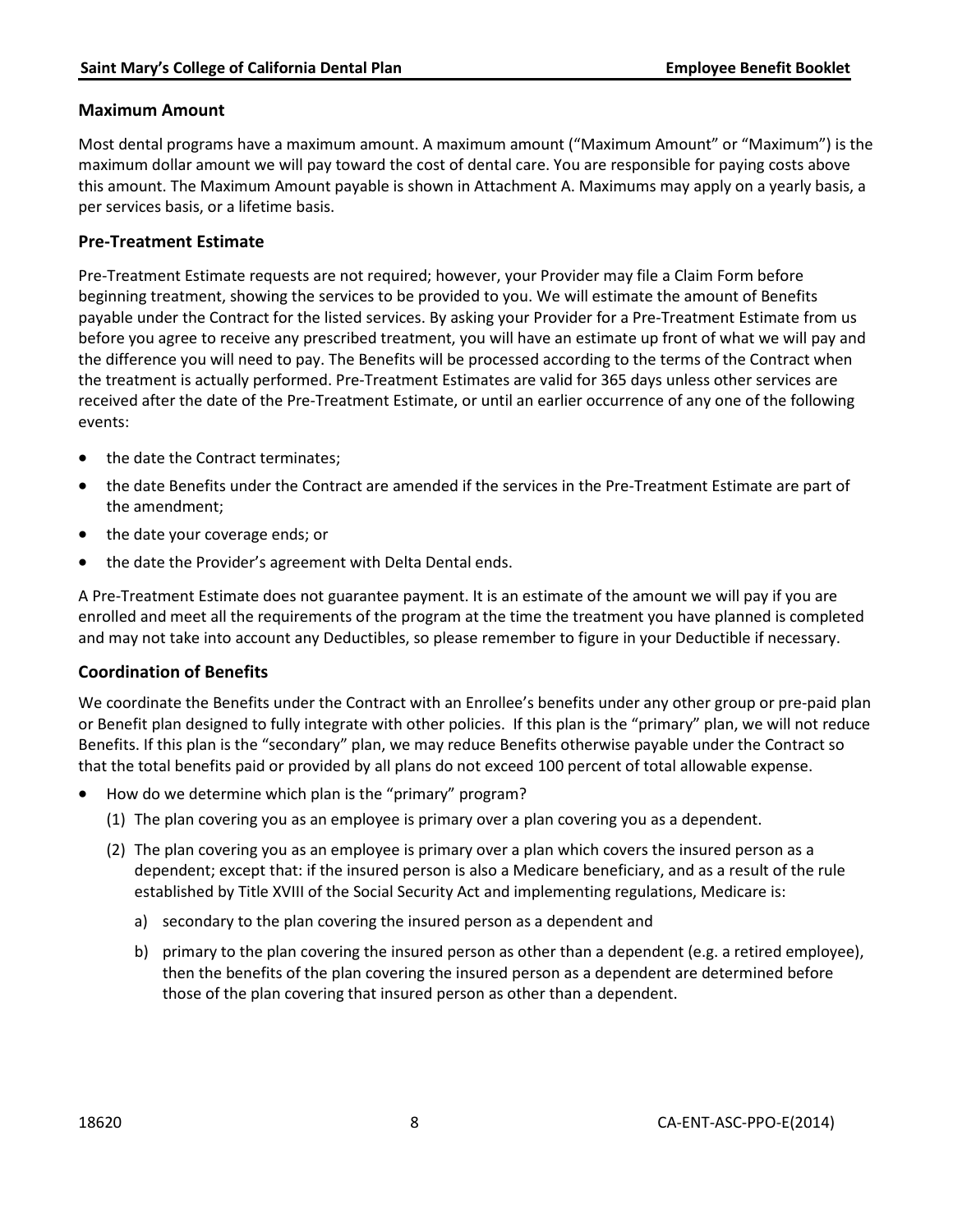- (3) Except as stated below, when this plan and another plan cover the same child as a dependent of different persons, called parents:
	- a) The benefits of the plan of the parent whose birthday falls earlier in a year are determined before those of the plan of the parent whose birthday falls later in that year, but
	- b) If both parents have the same birthday, the benefits of the plan which covered one parent longer are determined before those of the plan which covered the other parent for a shorter period of time.
	- c) However, if the other plan does not have the birthday rule described above, but instead has a rule based on the gender of the parent, and if, as a result, the plans do not agree on the order of benefits, the rule in the other plan will determine the order of benefits.
- (4) In the case of a dependent child of legally separated or divorced parents, the plan covering the Enrollee as a dependent of the parent with legal custody, or as a dependent of the custodial parent's Spouse (i.e. step-parent) will be primary over the plan covering the Enrollee as a dependent of the parent without legal custody. If there is a court decree which would otherwise establish financial responsibility for the health care expenses with respect to the child, the benefits of a plan which covers the child as a dependent of the parent with such financial responsibility will be determined before the benefits of any other policy which covers the child as a dependent child.
- (5) If the specific terms of a court decree state that the parents will share joint custody, without stating that one of the parents is responsible for the health care expenses of the child, the plans covering the child will follow the order of benefit determination rules outlined in (3) a) through (3) c).
- (6) The Benefits of a plan which covers an insured person as an employee who is neither laid off nor retired are determined before those of a plan which covers that insured person as a laid off or retired employee. The same would hold true if an insured person is a dependent of a person covered as a retiree and an employee. If the other plan does not have this rule, and if, as a result, the plans do not agree on the order of benefits, this rule is ignored.
- (7) If an insured person whose coverage is provided under a right of continuation pursuant to federal or state law also is covered under another plan, the following will be the order of benefit determination:
	- a) First, the Benefits of a plan covering the insured person as an employee or Primary Enrollee (or as that insured person's dependent);
	- b) Second, the Benefits under the continuation coverage.

If the other plan does not have the rule described above, and if, as a result, the plans do not agree on the order of benefits, this rule is ignored.

- (8) If none of the above rules determine the order of benefits, the benefits of the plan which covered you longer are determined before those of the plan which covered you for the shorter term.
- <span id="page-10-0"></span>(9) When determination cannot be made in accordance with the above, the benefits of a plan that is a medical plan covering dental as a benefit shall be primary to a dental-only plan.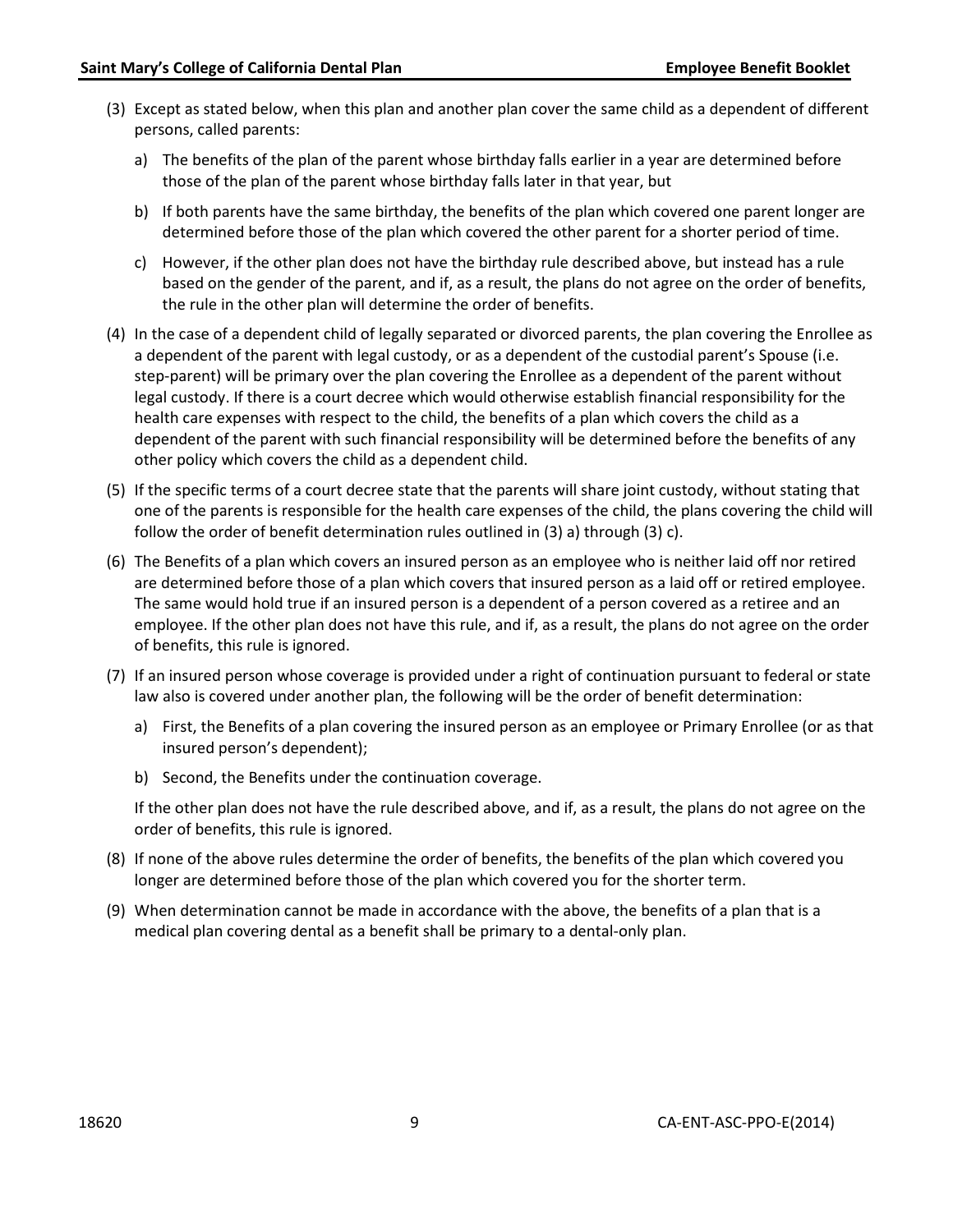## **SELECTING YOUR PROVIDER**

### **Free Choice of Provider**

We recognize that many factors affect the choice of dentist and therefore support your right to freedom of choice regarding your Provider. This assures that you have full access to the dental treatment you need from the dental office of your choice. You may see any Provider for your covered treatment, whether the Provider is a PPO Provider, Premier Provider or a Non-Delta Dental Provider. In addition, you and your family members can see different Providers.

**Remember, you enjoy the greatest Benefits—including out-of-pocket savings—when you choose a PPO Provider.** To take full advantage of your dental plan, we highly recommend you verify a dentist's participation status with your dental office before each appointment. Review the section titled "How Claims Are Paid" for an explanation of payment procedures to understand the method of payments applicable to your dentist selection and how that may impact your out-of-pocket costs.

#### **Locating a Delta Dental PPO Provider**

There are two ways in which you can locate a PPO Provider near you:

- You may access information through our website at deltadentalins.com. This website includes a Provider search function allowing you to locate PPO Providers by location, specialty and network type; or
- You may also call our Customer Service Center toll-free at 800-765-6003 and one of our representatives will assist you. We can provide you with information regarding a Provider's network, specialty and office location.

### <span id="page-11-0"></span>**HOW CLAIMS ARE PAID**

#### **Payment for Services — PPO Provider**

Payment for covered services performed for you by a PPO Provider is calculated based on the Maximum Contract Allowance. PPO Providers have agreed to accept the Delta Dental PPO Contracted Fee as the full charge for covered services.

The portion of the Maximum Contract Allowance payable by us is limited to the applicable Contract Benefit Level shown in Attachment A. Delta Dental's Payment is sent directly to the PPO Provider who submitted the claim. We advise you of any charges not payable by us for which you are responsible. These charges are generally your share of the Maximum Contract Allowance, as well as any Deductibles, charges where the maximum has been exceeded, and/or charges for non-covered services.

#### **Payment for Services — Premier Provider**

Payment for covered services performed for you by a Premier Provider is calculated based on the Maximum Contract Allowance. Premier Providers have agreed to accept the Delta Dental Premier Contracted Fee as the full charge for covered services.

The portion of the Maximum Contract Allowance payable by us is limited to the applicable Contract Benefit Level shown in Attachment A. Delta Dental's Payment is sent directly to the Premier Provider who submitted the claim. We advise you of any charges not payable by us for which you are responsible. These charges are generally your share of the Maximum Contract Allowance, as well as any Deductibles, charges where the maximum has been exceeded, and/or charges for non-covered services.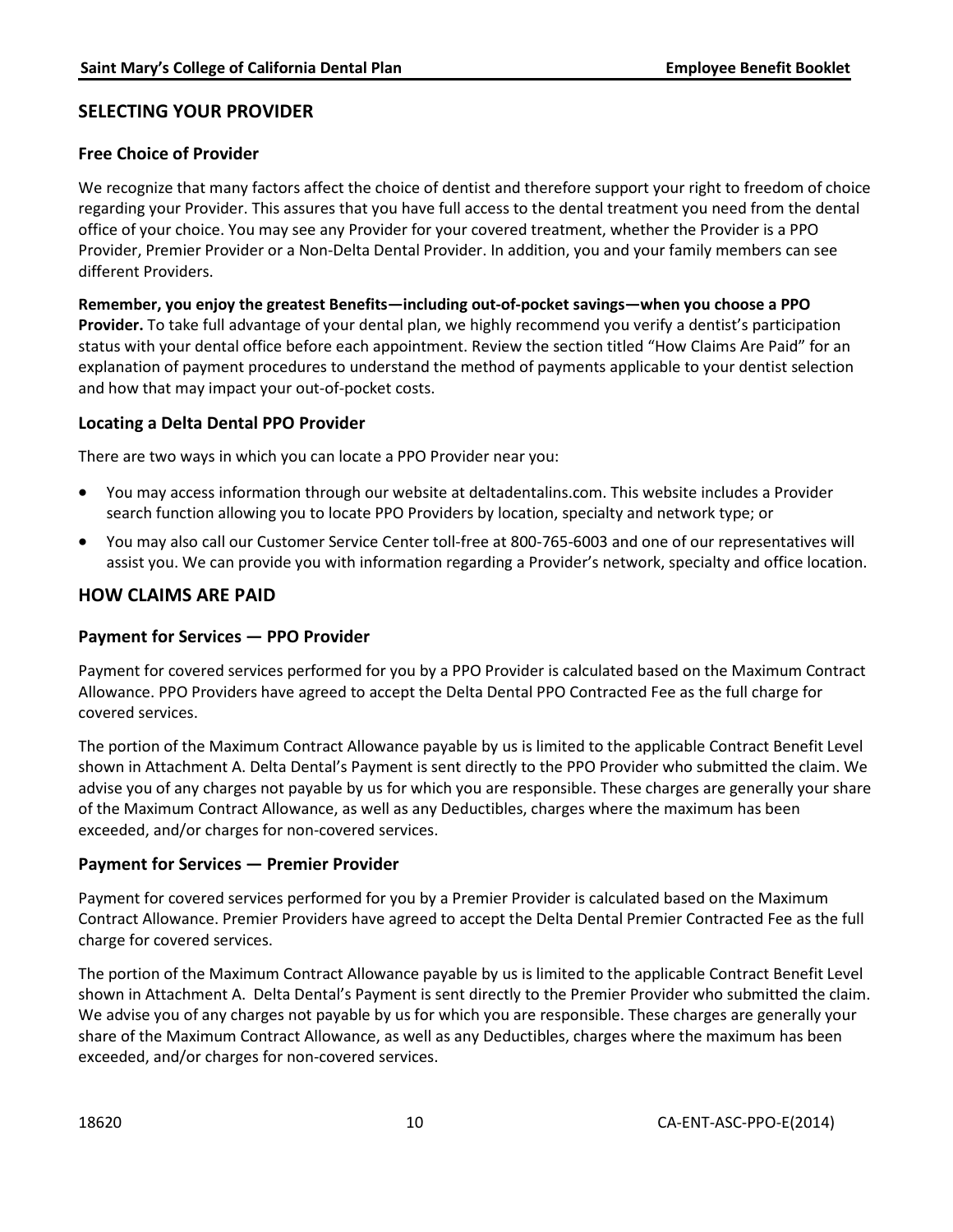### **Payment for Services — Non-Delta Dental Provider**

Payment for services performed for you by a Non-Delta Dental Provider is also calculated based on the Maximum Contract Allowance. The portion of the Maximum Contract Allowance payable by us is limited to the applicable Contract Benefit Level shown in Attachment A. Non-Delta Dental Providers have no agreement with Delta Dental and are free to bill you for any difference between what Delta Dental pays and the Submitted Fee.

When dental services are received from a Non-Delta Dental Provider, Delta Dental's Payment is sent directly to the Primary Enrollee. You are responsible for payment of the Non-Delta Dental Provider's Submitted Fee. Non-Delta Dental Providers will bill you for their normal charges, which may be higher than the Maximum Contract Allowance for the service. You may be required to pay the Provider yourself and then submit a claim to us for reimbursement. The portion of the Maximum Contract Allowance payable by us is limited to the applicable Contract Benefit Level shown in Attachment A. Since our payment for services you receive may be less than the Non-Delta Dental Provider's actual charges, your out-of-pocket cost may be significantly higher. We advise you of any charges not payable by us for which you are responsible. These charges are generally your share of the Maximum Contract Allowance, as well as any Deductibles, charges where the maximum has been exceeded, and/or charges for non-covered services.

#### **How to Submit a Claim**

Delta Dental does not require special claim forms. However, most dental offices have Claim Forms available. PPO and Premier Providers will fill out and submit your claims paperwork for you. Some Non-Delta Dental Providers may also provide this service upon your request. If you receive services from a Non-Delta Dental Provider who does not provide this service, you can submit your own claim directly to us. Please refer to the section titled "Notice of Claim Form" for more information.

<span id="page-12-0"></span>*Your dental office should be able to assist you in filling out the claim form. Fill out the claim form completely and send it to:*

> *DELTA DENTAL OF CALIFORNIA P.O. Box 997330 Sacramento, CA 95899-7339*

### **CLAIMS APPEAL**

We will notify you and your Provider if Benefits are denied for services submitted on a Claim Form, in whole or in part, stating the reason(s) for denial. You have at least 180 days after receiving a notice of denial to request an appeal or grievance by writing to us giving reasons why you believe the denial was wrong. You and your Provider may also ask Delta Dental to examine any additional information provided that may support the appeal or grievance.

Send your appeal or grievance to us at the address shown below:

DELTA DENTAL OF CALIFORNIA P.O. Box 997330 Sacramento, CA 95899-7339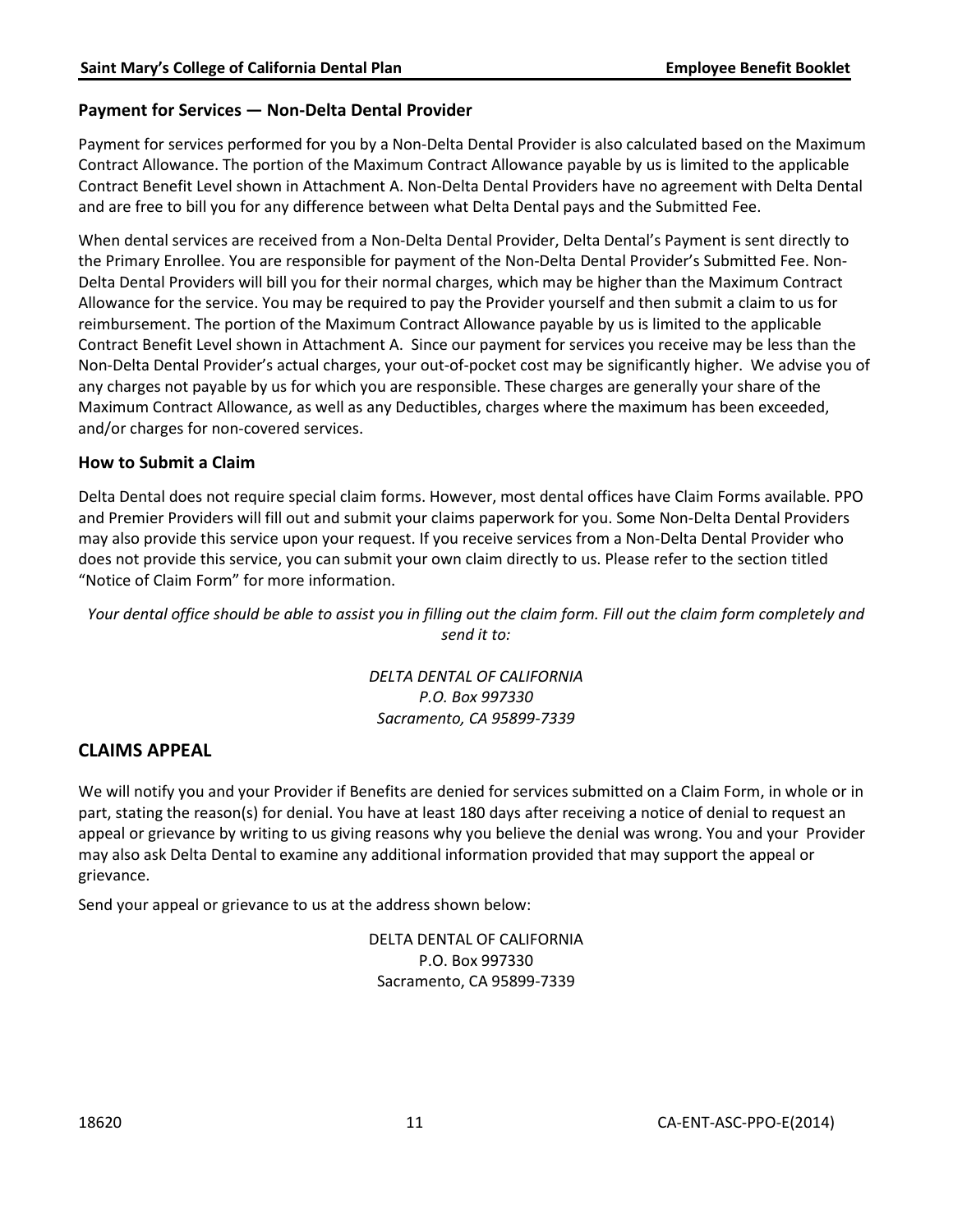We will send you a written acknowledgment within 5 days upon receipt of the appeal or grievance. We will make a full and fair review and may ask for more documents during this review if needed. The review will take into account all comments, documents, records or other information, regardless of whether such information was submitted or considered initially. If the review is of a denial based in whole or in part on lack of dental necessity, experimental treatment or clinical judgment in applying the terms of the Contract, we shall consult with a dentist who has appropriate training and experience. The review will be conducted for us by a person who is neither the individual who made the claim denial that is subject to the review, nor the subordinate of such individual. We will send the Enrollee a decision within 30 days after receipt of the Enrollee's appeal or grievance.

<span id="page-13-0"></span>If the Enrollee believes he/she needs further review of their appeal or grievance, he/she may contact his/her state regulatory agency if applicable. If the group health plan is subject to the Employee Retirement Income Security Act of 1974 (ERISA), the Enrollee may contact the U.S. Department of Labor, Employee Benefits Security Administration (EBSA) for further review of the claim or if the Enrollee has questions about the rights under ERISA. The Enrollee may also bring a civil action under section 502(a) of ERISA. The address of the U.S. Department of Labor is: U.S. Department of Labor, Employee Benefits Security Administration (EBSA), 200 Constitution Avenue, N.W. Washington, D.C. 20210.

### **GENERAL PROVISIONS**

### **Clinical Examination**

Before approving a claim, we will be entitled to receive, to such extent as may be lawful, from any attending or examining Provider, or from hospitals in which a Provider's care is provided, such information and records relating to attendance to or examination of, or treatment provided to, you as may be required to administer the claim, or have you be examined by a dental consultant retained by us at our expense, in or near your community or residence. We will in every case hold such information and records confidential.

#### **Notice of Claim Form**

We will give you or your Provider, on request, a Claim Form to make claim for Benefits. To make a claim, the form should be completed and signed by the Provider who performed the services and by the patient (or the parent or guardian if the patient is a minor) and submitted to us at the address above.

If the form is not furnished by us within 15 days after requested by you or your Provider, the requirements for proof of loss set forth in the next paragraph will be deemed to have been complied with upon the submission to us, within the time established in said paragraph for filing proofs of loss, of written proof covering the occurrence, the character and the extent of the loss for which claim is made. You or your Provider may download a Claim Form from our website.

### **Written Notice of Claim/Proof of Loss**

We must be given written proof of loss within 12 months after the date of the loss. If it is not reasonably possible to give written proof in the time required, the claim will not be reduced or denied solely for this reason, provided proof is filed as soon as reasonably possible. In any event, proof of loss must be given no later than one year from such time (unless the claimant was legally incapacitated).

All written proof of loss must be given to us within 12 months of the termination of the Contract.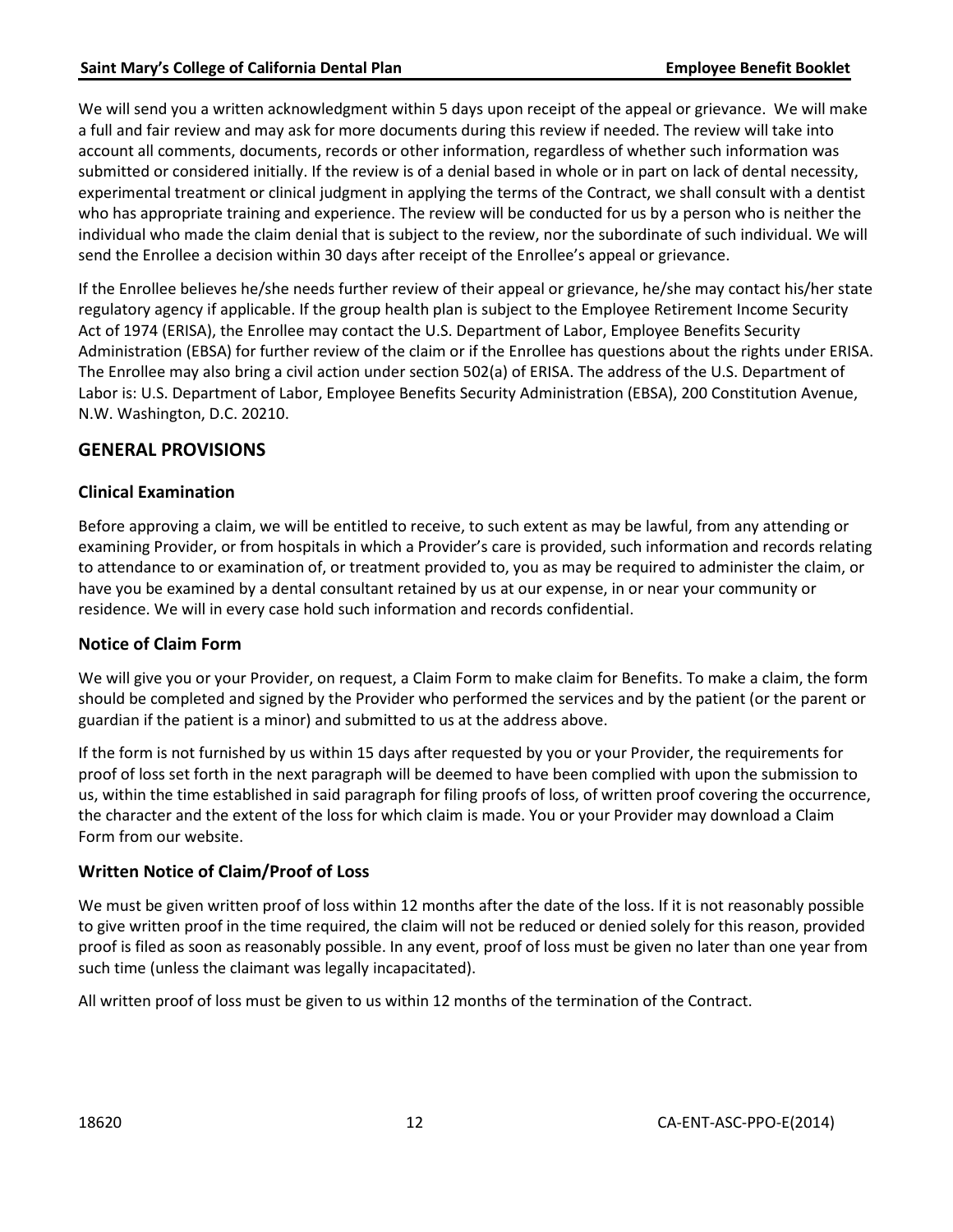### **Time of Payment**

Claims payable under the Contract for any loss other than loss for which the Contract provides any periodic payment will be processed no later than 30 days after written proof of loss is received. We will notify you and your Provider of any additional information needed to process the claim within this 30 day period.

### **To Whom Benefits Are Paid**

It is not required that the service be provided by a specific dentist. Payment for services provided by a PPO or Premier Provider will be made directly to the dentist. Any other payments provided by the Contract will be made to you. All Benefits not paid to the Provider will be payable to you, the Primary Enrollee, or Dependent Enrollee, or to your estate, or to an alternate recipient as directed by court order, except that if the person is a minor or otherwise not competent to give a valid release, Benefits may be payable to his or her parent, guardian or other person actually supporting him or her.

### **Misstatements on Application; Effect**

In the absence of fraud or intentional misrepresentation of material fact in applying for or procuring coverage under the Contract, all statements made by you or the Contractholder will be deemed representations and not warranties. No such statement will be used in defense to a claim under the Contract, unless it is contained in a written application.

Any misrepresentation, omission, concealment of fact or incorrect statement which is material to the acceptance of risk may prevent recovery if, had the true facts been known to us, we would not in good faith have issued the contract at the same premium rate. If any misstatement would materially affect the rates, we reserve the right to adjust the premium to reflect your actual circumstances at enrollment.

### **Legal Actions**

No action at law or in equity will be brought to recover on the Contract prior to expiration of 60 days after proof of loss has been filed in accordance with requirements of the Contract, nor will an action be brought at all unless brought within three (3) years from expiration of the time within which proof of loss is required by the Contract.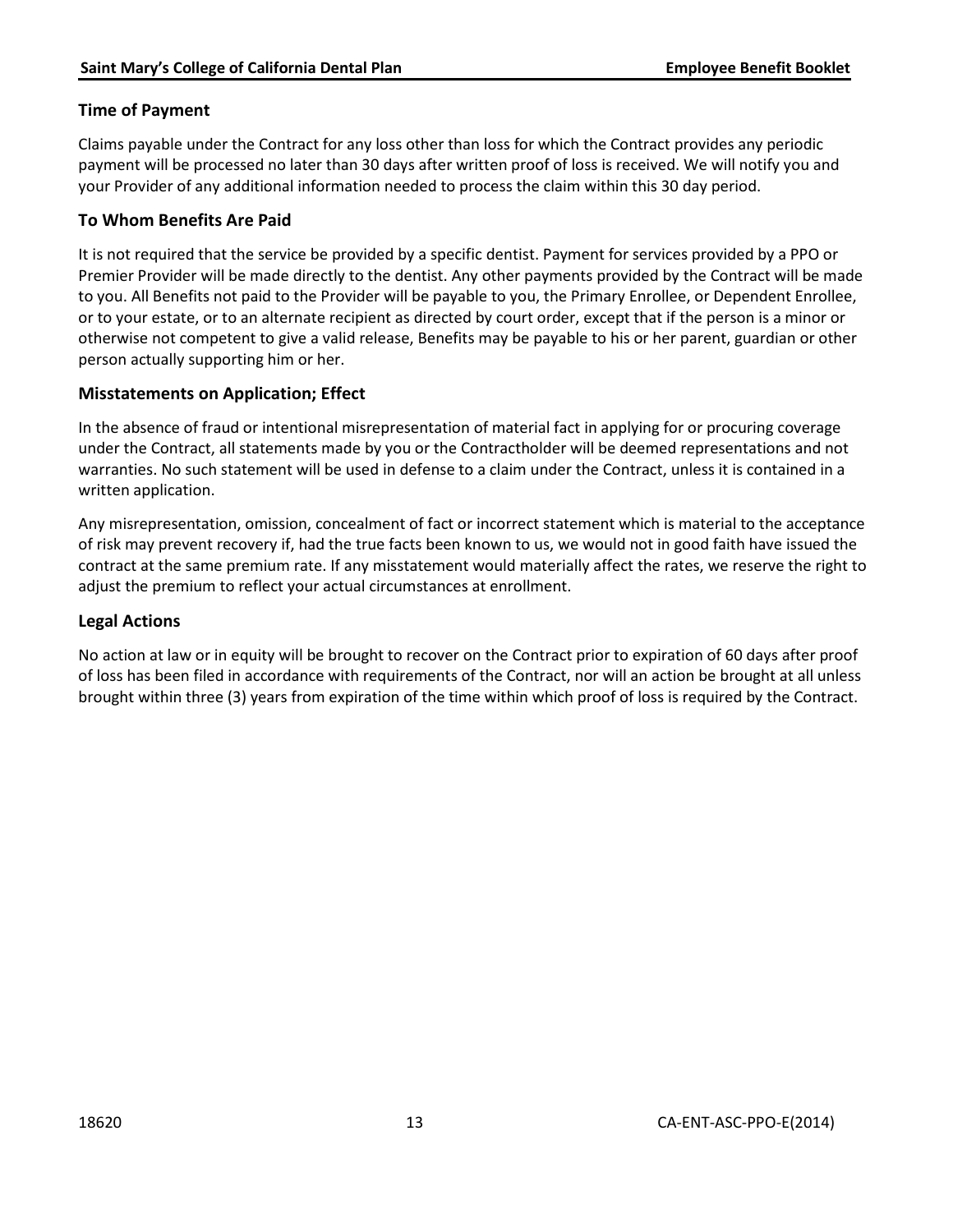| <b>Deductibles &amp; Maximums</b> |                                   |                                                                       |  |  |
|-----------------------------------|-----------------------------------|-----------------------------------------------------------------------|--|--|
|                                   | <b>Delta Dental PPO Providers</b> | <b>Delta Dental Premier and</b><br><b>Non-Delta Dental Providers</b>  |  |  |
| <b>Annual Deductibles</b>         | \$50 per Enrollee each Calendar   | \$100 per Enrollee each Calendar                                      |  |  |
|                                   | Year                              | Year                                                                  |  |  |
|                                   | \$150 per family each Calendar    | \$300 per family each Calendar                                        |  |  |
|                                   | Year                              | Year                                                                  |  |  |
| Deductibles waived for            | Diagnostic and Preventive,        | Diagnostic and Preventive,                                            |  |  |
|                                   | <b>Orthodontic Services</b>       | <b>Orthodontic Services</b>                                           |  |  |
|                                   |                                   | If an Enrollee switches between types of Providers during a Calendar  |  |  |
|                                   |                                   | Year, the maximum Deductible you will be responsible for is \$100 per |  |  |
|                                   | Enrollee, and \$300 per family.   |                                                                       |  |  |
| <b>Annual Maximum</b>             | \$2,000 per Enrollee per Calendar | \$2,000 per Enrollee per Calendar                                     |  |  |
|                                   | Year                              | Year                                                                  |  |  |
| <b>Orthodontic Maximum</b>        | \$1,500 per Enrollee per lifetime | \$1,500 per Enrollee per lifetime                                     |  |  |

# **Attachment A Deductibles, Maximums and Contract Benefit Levels**

| <b>Contract Benefit Levels</b>                                                                                  |                                         |                                                                            |  |  |
|-----------------------------------------------------------------------------------------------------------------|-----------------------------------------|----------------------------------------------------------------------------|--|--|
| <b>Dental Service Category</b>                                                                                  | Delta Dental PPO Providers <sup>t</sup> | <b>Delta Dental Premier and</b><br>Non-Delta Dental Providers <sup>t</sup> |  |  |
| Delta Dental will pay or otherwise discharge the Contract Benefit Level shown below for the following services: |                                         |                                                                            |  |  |
| <b>Diagnostic and Preventive</b><br><b>Services</b>                                                             | 100%                                    | 100%                                                                       |  |  |
| <b>Basic Services</b>                                                                                           | 80%                                     | 80%                                                                        |  |  |
| <b>Major Services</b>                                                                                           | 50%                                     | 50%                                                                        |  |  |
| <b>Orthodontic Services</b>                                                                                     | 50%                                     | 50%                                                                        |  |  |

† Reimbursement is based on PPO Contracted Fees for PPO Providers, Premier Contracted Fees for Premier Providers and Premier Contracted Fees for Non-Delta Dental Providers.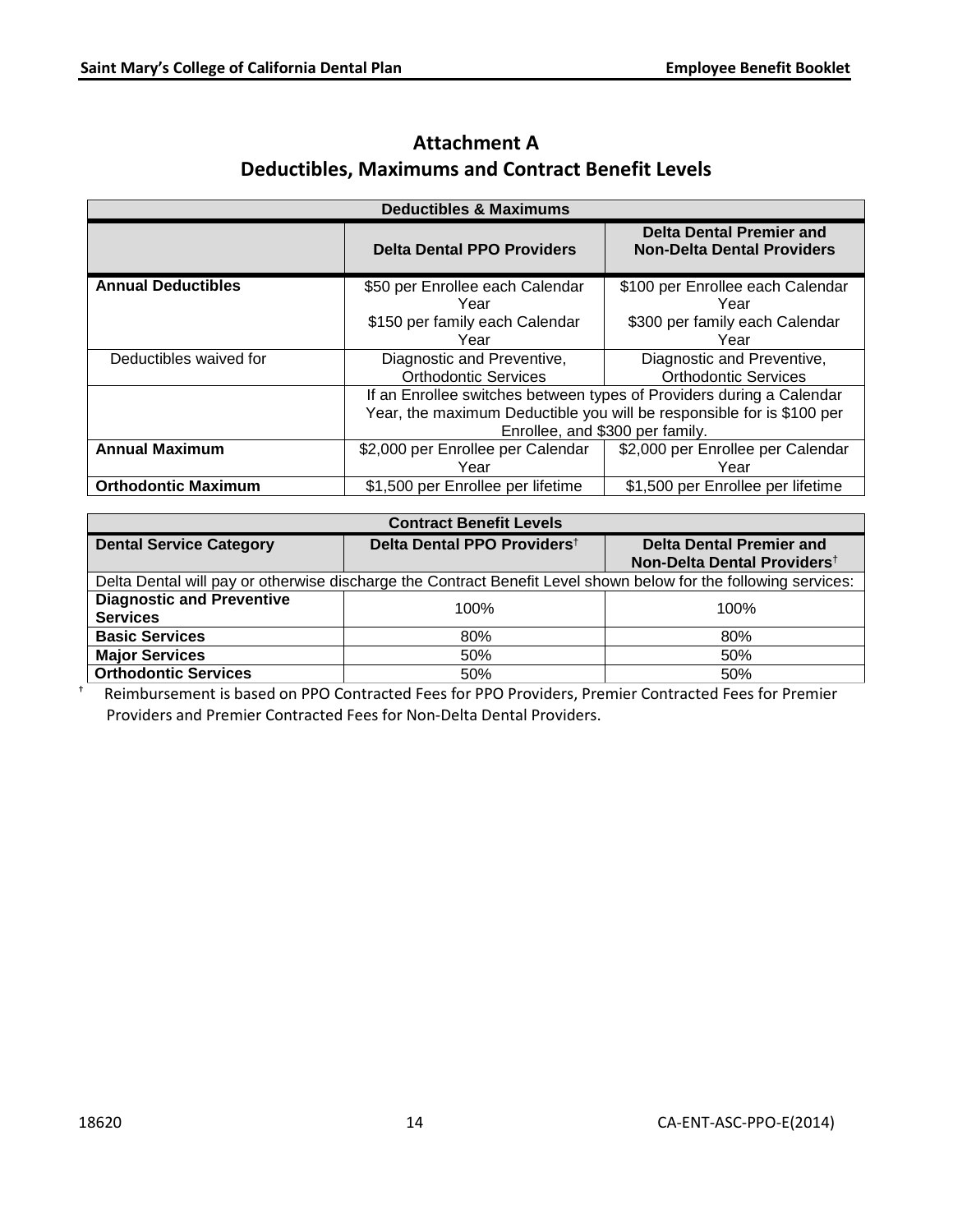### **Attachment B Services, Limitations and Exclusions**

| Contractholder:       |                     |                                              | Saint Mary's College of California                                                                                                                                                                              |  |  |  |
|-----------------------|---------------------|----------------------------------------------|-----------------------------------------------------------------------------------------------------------------------------------------------------------------------------------------------------------------|--|--|--|
| <b>Group Number:</b>  |                     | 18620                                        | Effective Date: January 1, 2017                                                                                                                                                                                 |  |  |  |
|                       | following services: | <b>Description of Dental Services</b>        | Delta Dental will pay or otherwise discharge the Contract Benefit Level shown in Attachment A for the                                                                                                           |  |  |  |
| $\bullet$             |                     | <b>Diagnostic and Preventive Services</b>    |                                                                                                                                                                                                                 |  |  |  |
|                       | (1)                 | Diagnostic:                                  | procedures to aid the Provider in determining required dental<br>treatment.                                                                                                                                     |  |  |  |
|                       | (2)                 | Preventive:                                  | cleaning (periodontal cleaning in the presence of inflamed gums is<br>considered to be a Basic Benefit for payment purposes), topical<br>application of fluoride solutions, space maintainers.                  |  |  |  |
| <b>Basic Services</b> |                     |                                              |                                                                                                                                                                                                                 |  |  |  |
|                       | (1)                 | Oral Surgery:                                | extractions and other surgical procedures (including pre- and post-<br>operative care).                                                                                                                         |  |  |  |
|                       | (2)                 | <b>General Anesthesia</b><br>or IV Sedation: | when administered by a Provider for covered Oral Surgery or<br>selected endodontic and periodontal surgical procedures.                                                                                         |  |  |  |
|                       | (3)                 | Endodontics:                                 | treatment of diseases and injuries of the tooth pulp.                                                                                                                                                           |  |  |  |
|                       | (4)                 | Periodontics:                                | treatment of gums and bones supporting teeth.                                                                                                                                                                   |  |  |  |
|                       | (5)                 | Palliative:                                  | emergency treatment to relieve pain.                                                                                                                                                                            |  |  |  |
|                       | (6)                 | Sealants:                                    | topically applied acrylic, plastic or composite materials used to seal<br>developmental grooves and pits in permanent molars for the<br>purpose of preventing decay.                                            |  |  |  |
|                       | (7)                 | Restorative:                                 | amalgam and resin-based composite restorations (fillings) and<br>prefabricated crowns for treatment of carious lesions (visible<br>destruction of hard tooth structure resulting from the process of<br>decay). |  |  |  |
|                       | (8)                 | Denture Repairs:                             | repair to partial or complete dentures, including rebase procedures<br>and relining.                                                                                                                            |  |  |  |
|                       | (9)                 | Specialist<br>Consultations:                 | opinion or advice requested by a general dentist.                                                                                                                                                               |  |  |  |
| <b>Major Services</b> |                     |                                              |                                                                                                                                                                                                                 |  |  |  |
|                       | (1)                 | Crowns and<br>Inlays/Onlays:                 | treatment of carious lesions (visible decay of the hard tooth<br>structure) when teeth cannot be restored with amalgam or resin-<br>based composites.                                                           |  |  |  |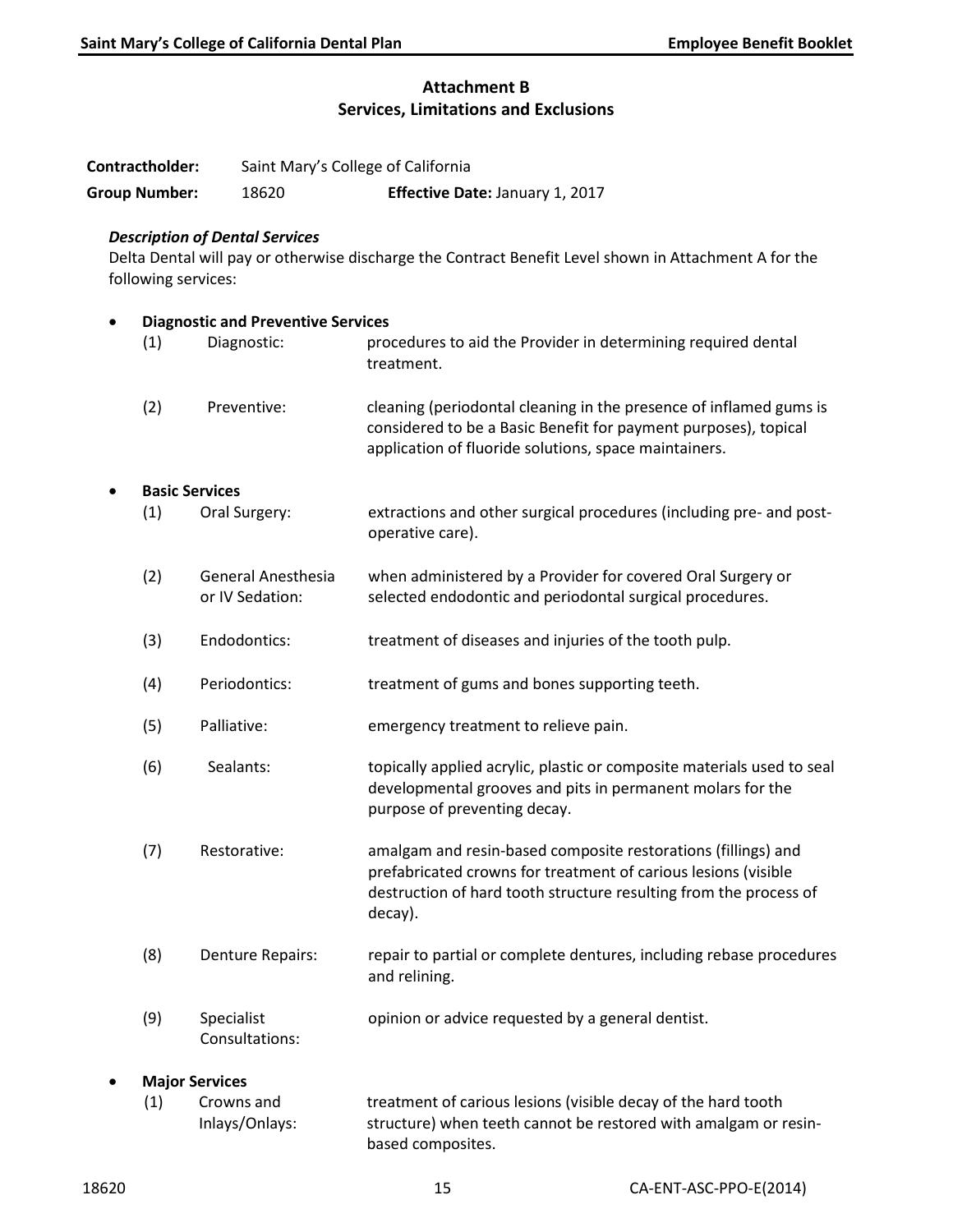(2) Prosthodontics: procedures for construction of fixed bridges, partial or complete dentures and the repair of fixed bridges; implant surgical placement and removal; and for implant supported prosthetics, including implant repair and recementation.

#### • **Orthodontic Services**

Procedures performed by a Provider using appliances to treat malocclusion of teeth and/or jaws which significantly interferes with their function.

#### • *Note on additional Benefits during pregnancy*

When an Enrollee is pregnant, Delta Dental will pay for additional services to help improve the oral health of the Enrollee during the pregnancy. The additional services each Calendar Year while the Enrollee is covered under the Contract include one (1) additional oral exam and either one (1) additional routine cleaning; one (1) additional periodontal scaling and root planing per quadrant; or one (1) additional periodontal maintenance procedure. Written confirmation of the pregnancy must be provided by the Enrollee or her Provider when the claim is submitted.

#### *Limitations*

(1) Services that are more expensive than the form of treatment customarily provided under accepted dental practice standards are called "Optional Services." Optional Services also include the use of specialized techniques instead of standard procedures.

Examples of Optional Services:

- a) a composite restoration instead of an amalgam restoration on posterior teeth;
- b) a crown where a filling would restore the tooth;
- c) an inlay/onlay instead of an amalgam restoration;
- d) porcelain, resin or similar materials for crowns placed on a maxillary second or third molar, or on any mandibular molar (an allowance will be made for a porcelain fused to high noble metal crown); or
- e) an overdenture instead of denture.

If an Enrollee receives Optional Services, an alternate Benefit will be allowed, which means Delta Dental will base Benefits on the lower cost of the customary service or standard practice instead of on the higher cost of the Optional Service. The Enrollee will be responsible for the difference between the higher cost of the Optional Service and the lower cost of the customary service or standard procedure.

- (2) Exam and cleaning limitations
	- a) Delta Dental will pay for oral examinations (except after-hours exams and exams for observation) no more than twice in a Calendar Year and cleanings (including periodontal cleanings in the presence of inflamed gums or any combination thereof) no more than three times in a Calendar Year.
	- b) A full mouth debridement is allowed once in a lifetime and counts toward the cleaning frequency in the year provided.
	- c) Note that periodontal cleanings, Procedure Codes that include periodontal cleanings and full mouth debridement are covered as a Basic Benefit, and routine cleanings are covered as a Diagnostic and Preventive Benefit. See note on additional Benefits during pregnancy.
	- d) Caries risk assessments are allowed once in 36 months for Enrollees age three (3) to 19.
- (3) X-ray limitations:
	- a) Delta Dental will limit the total reimbursable amount to the Provider's Accepted Fee for a complete intraoral series when the fees for any combination of intraoral x-rays in a single treatment series meet or exceed the Accepted Fee for a complete intraoral series.
	- b) When a panoramic film is submitted with supplemental film(s), Delta Dental will limit the total reimbursable amount to the Provider's Accepted Fee for a complete intraoral series.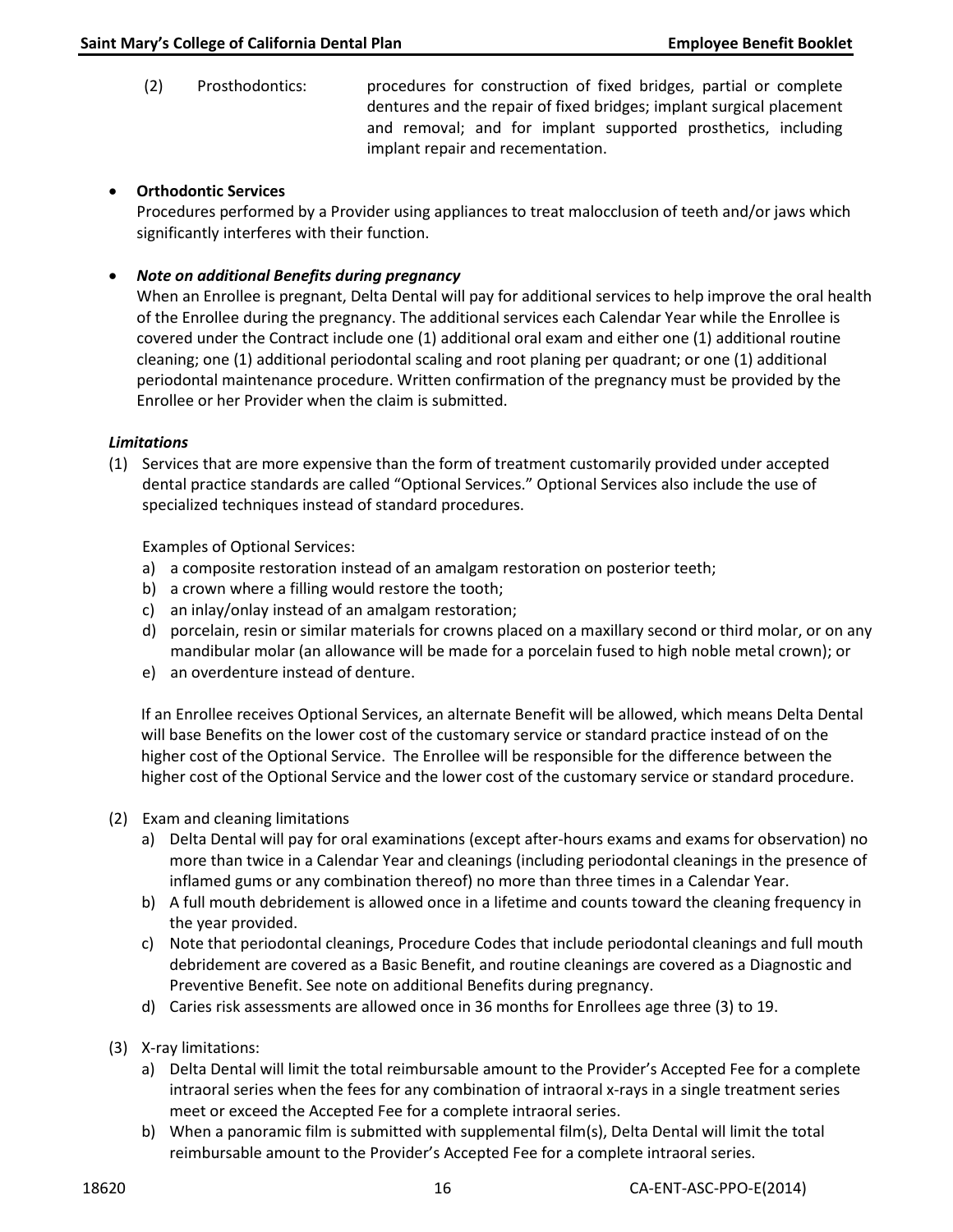- c) If a panoramic film is taken in conjunction with an intraoral complete series, Delta Dental considers the panoramic film to be included in the complete series.
- d) A complete intraoral series and panoramic film are each limited to once every 60 months.
- e) Bitewing x-rays are limited to two (2) times in a Calendar Year when provided to Enrollees under age 18 and one (1) time each Calendar Year for Enrollees age 18 and over. Bitewings of any type are disallowed within 12 months of a full mouth series unless warranted by special circumstances.
- (4) Topical application of fluoride solutions is limited to Enrollees to age 19 and no more than twice in a Calendar Year.
- (5) Space maintainer limitations:
	- a) Space maintainers are limited to the initial appliance and are a Benefit for an Enrollee to age 14.
	- b) Recementation of space maintainer is limited to once per lifetime.
	- c) The removal of a fixed space maintainer is considered to be included in the fee for the space maintainer; however, an exception is made if the removal is performed by a different Provider/Provider's office.
- (6) Pulp vitality tests are allowed once per day when definitive treatment is not performed.
- (7) Cephalometric x-rays, oral/facial photographic images and diagnostic casts are covered once per lifetime only when Orthodontic Services are covered. If Orthodontic Services are covered, see Limitations as age limits may apply. However, 3D x-rays are not a covered benefit.
- (8) Sealants are limited as follows:
	- a) to permanent first molars through age eight (8) and to permanent second molars through age 15 if they are without caries (decay) or restorations on the occlusal surface.
	- b) repair or replacement of a Sealant on any tooth within 24 months of its application is included in the fee for the original placement.
- (9) Specialist Consultations, screenings of patients, and assessments of patients are limited to once per lifetime per Provider and count toward the oral exam frequency.
- (10) Delta Dental will not cover replacement of an amalgam or resin-based composite restorations (fillings) or prefabricated crowns within 24 months of treatment if the service is provided by the same Provider/Provider office. Replacement restorations within 24 months are included in the fee for the original restoration.
- (11) Protective restorations (sedative fillings) are allowed once per tooth per lifetime when definitive treatment is not performed on the same date of service.
- (12) Prefabricated crowns are allowed on baby (deciduous) teeth and permanent teeth up to age 16.
- (13) Therapeutic pulpotomy is limited to once per lifetime for baby (deciduous) teeth only and is considered palliative treatment for permanent teeth.
- (14) Root canal therapy and pulpal therapy (resorbable filling) are limited to once in a lifetime. Retreatment of root canal therapy by the same Provider/Provider office within 24 months is considered part of the original procedure.
- (15) Apexification is only benefited on permanent teeth with incomplete root canal development or for the repair of a perforation. Apexification visits have a lifetime limit per tooth of one (1) initial visit, four (4) interim visits and one (1) final visit to age 19.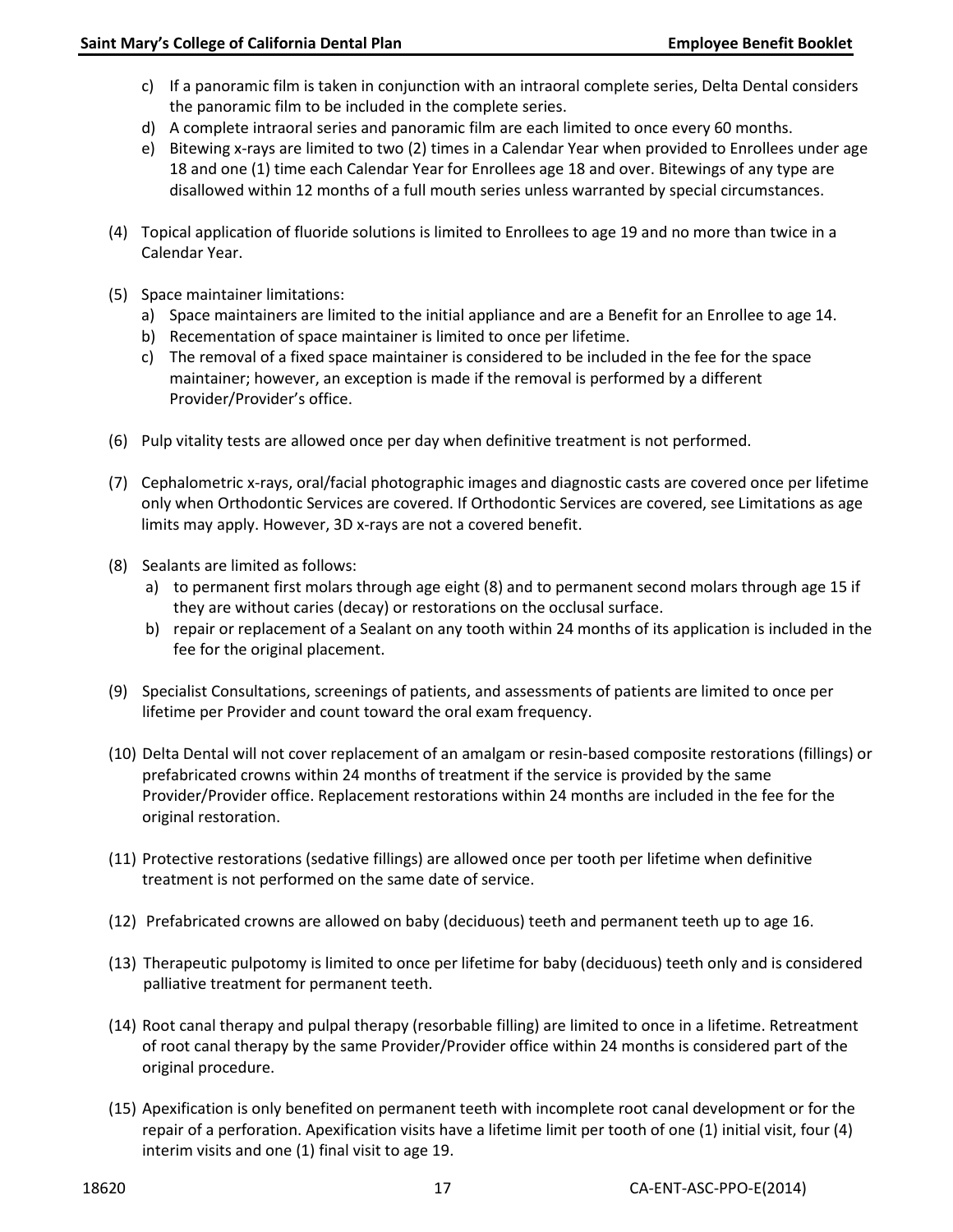- (16) Retreatment of apical surgery by the same Provider/Provider office within 24 months is considered part of the original procedure.
- (17) Palliative treatment is covered per visit, not per tooth, and the fee includes all treatment provided other than required x-rays or select Diagnostic procedures.
- (18) Periodontal limitations:
	- a) Benefits for periodontal scaling and root planing in the same quadrant are limited to once in every 24-month period. See note on additional Benefits during pregnancy.
	- b) Periodontal surgery in the same quadrant is limited to once in every 36-month period and includes any surgical re-entry or scaling and root planing.
	- c) Periodontal services, including bone replacement grafts, guided tissue regeneration, graft procedures and biological materials to aid in soft and osseous tissue regeneration are only covered for the treatment of natural teeth and are not covered when submitted in conjunction with extractions, periradicular surgery, ridge augmentation or implants.
	- d) Periodontal surgery is subject to a 30 day wait following periodontal scaling and root planing in the same quadrant.
	- e) Cleanings (regular and periodontal) and full mouth debridement are subject to a 30 day wait following periodontal scaling and root planing if performed by the same Provider office.
- (19) Oral Surgery services are covered once in a lifetime except removal of cysts and lesions and incision and drainage procedures, which are covered once in the same day.
- (20) The following Oral Surgery procedure is limited to age 19 (or orthodontic limiting age): transseptal fiberotomy/supra crestal fiberotomy, by report.
- (21) The following Oral Surgery procedures are limited to age 19 (or orthodontic limiting age) provided Orthodontic Services are covered: surgical access of an unerupted tooth, placement of device to facilitate eruption of impacted tooth, and surgical repositioning of teeth.
- (22) Crowns and Inlays/Onlays are limited to Enrollees age 12 and older and are covered not more often than once in any 60 month period except when Delta Dental determines the existing Crown or Inlay/Onlay is not satisfactory and cannot be made satisfactory because the tooth involved has experienced extensive loss or changes to tooth structure or supporting tissues.
- (23) Core buildup, including any pins, is covered not more than once in any 60 month period.
- (24) Post and core services are covered not more than once in any 60 month year period.
- (25) Crown repairs are covered not more than twice in any 60 month period.
- (26) Denture Repairs are covered not more than once in any six (6) month period except for fixed Denture Repairs which are covered not more than twice in any 60 month period.
- (27) Prosthodontic appliances implants and/or implant supported prosthetics that were provided under any Delta Dental program will be replaced only after 60 months have passed, except when Delta Dental determines that there is such extensive loss of remaining teeth or change in supporting tissue that the existing fixed bridge or denture cannot be made satisfactory. Fixed prosthodontic appliances are limited to Enrollees age 16 and older. Replacement of a prosthodontic appliance and/or implant supported prosthesis not provided under a Delta Dental program will be made if Delta Dental determines it is unsatisfactory and cannot be made satisfactory. Diagnostic and treatment facilitating aids for implants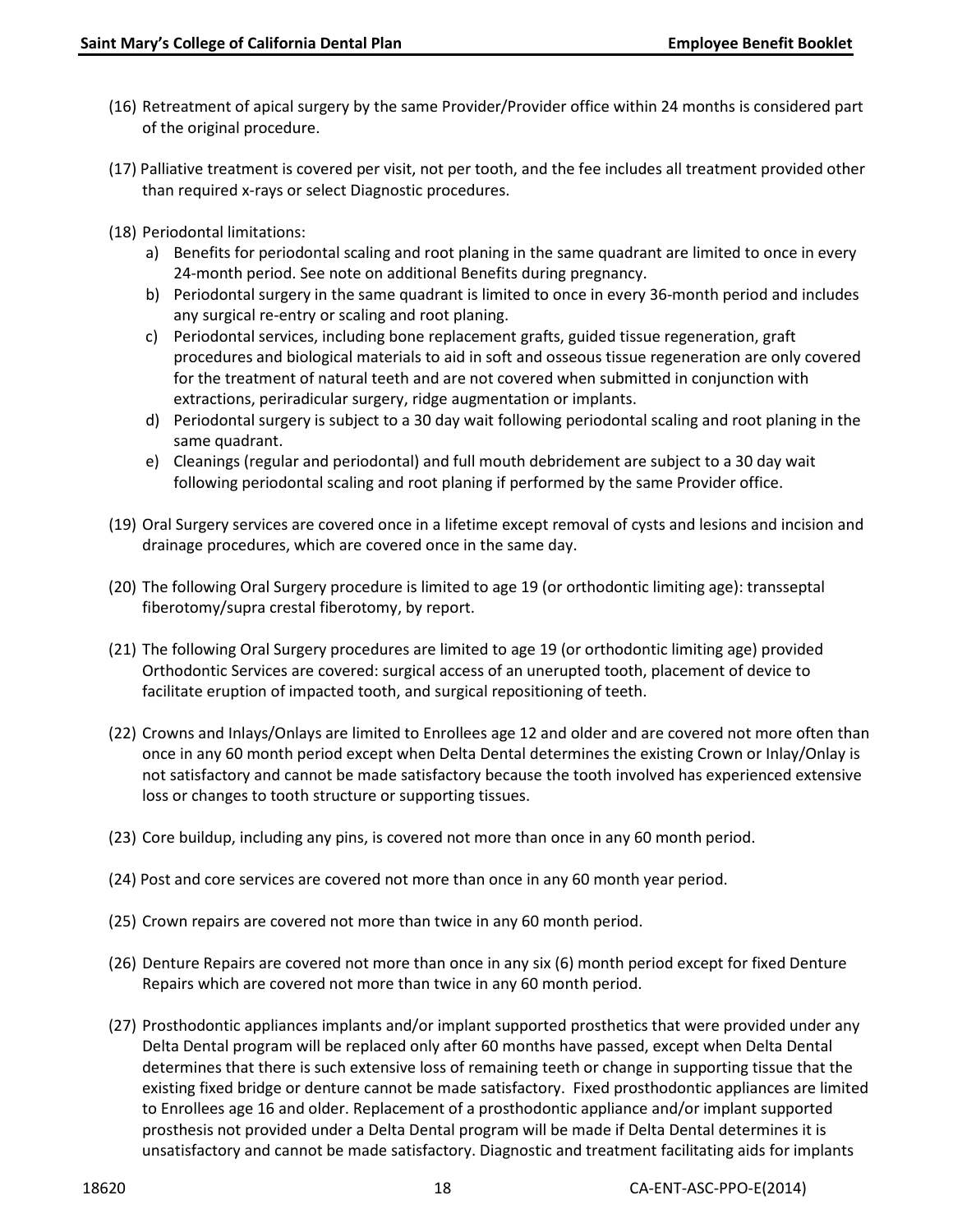are considered a part of, and included in, the fees for the definitive treatment. Delta Dental's payment for implant removal is limited to one (1) for each implant during the Enrollee's lifetime whether provided under Delta Dental or any other dental care plan.

- (28) When a posterior fixed bridge and a removable partial denture are placed in the same arch in the same treatment episode, only the partial denture will be a Benefit.
- (29) Recementation of Crowns, Inlays/Onlays or bridges is included in the fee for the Crown, Inlay/Onlay or bridge when performed by the same Provider/Provider office within six (6) months of the initial placement. After six (6) months, payment will be limited to one (1) recementation in a lifetime by the same Provider/Provider office.
- (30) Delta Dental limits payment for dentures to a standard partial or complete denture (Enrollee Coinsurances apply). A standard denture means a removable appliance to replace missing natural, permanent teeth that is made from acceptable materials by conventional means and includes routine post delivery care including any adjustments and relines for the first six (6) months after placement.
	- a) Denture rebase is limited to one (1) per arch in a 24-month period and includes any relining and adjustments for six (6) months following placement.
	- b) Dentures, removable partial dentures and relines include adjustments for six (6) months following installation. After the initial six (6) months of an adjustment or reline, adjustments are limited to two (2) per arch in a Calendar Year and relining is limited to one (1) per arch in a six (6) month period.
	- c) Tissue conditioning is limited to two (2) per arch in a 12-month period. However, tissue conditioning is not allowed as a separate Benefit when performed on the same day as a denture, reline or rebase service.
	- d) Recementation of fixed partial dentures is limited to once in a lifetime.
- (31) Limitations on Orthodontic Services
	- a) The maximum amount payable for each Enrollee is shown in Attachment A.
	- b) Benefits for Orthodontic Services will be provided in periodic payments based on the Enrollee's continuing eligibility.
	- c) Benefits are not paid to repair or replace any orthodontic appliance received under this plan.
	- d) Benefits are not paid for orthodontic retreatment procedures.

#### *Exclusions*

#### **Delta Dental does not pay Benefits for:**

- (1) treatment of injuries or illness covered by workers' compensation or employers' liability laws; services received without cost from any federal, state or local agency, unless this exclusion is prohibited by law , except as provided in Section 1373(a) of the California Health and Safety Code.
- (2) cosmetic surgery or procedures for purely cosmetic reasons.
- (3) maxillofacial prosthetics.
- (4) provisional and/or temporary restorations (except an interim removable partial denture to replace extracted anterior permanent teeth during the healing period for children 16 years of age or under). Provisional and/or temporary restorations are not separately payable procedures and are included in the fee for completed service.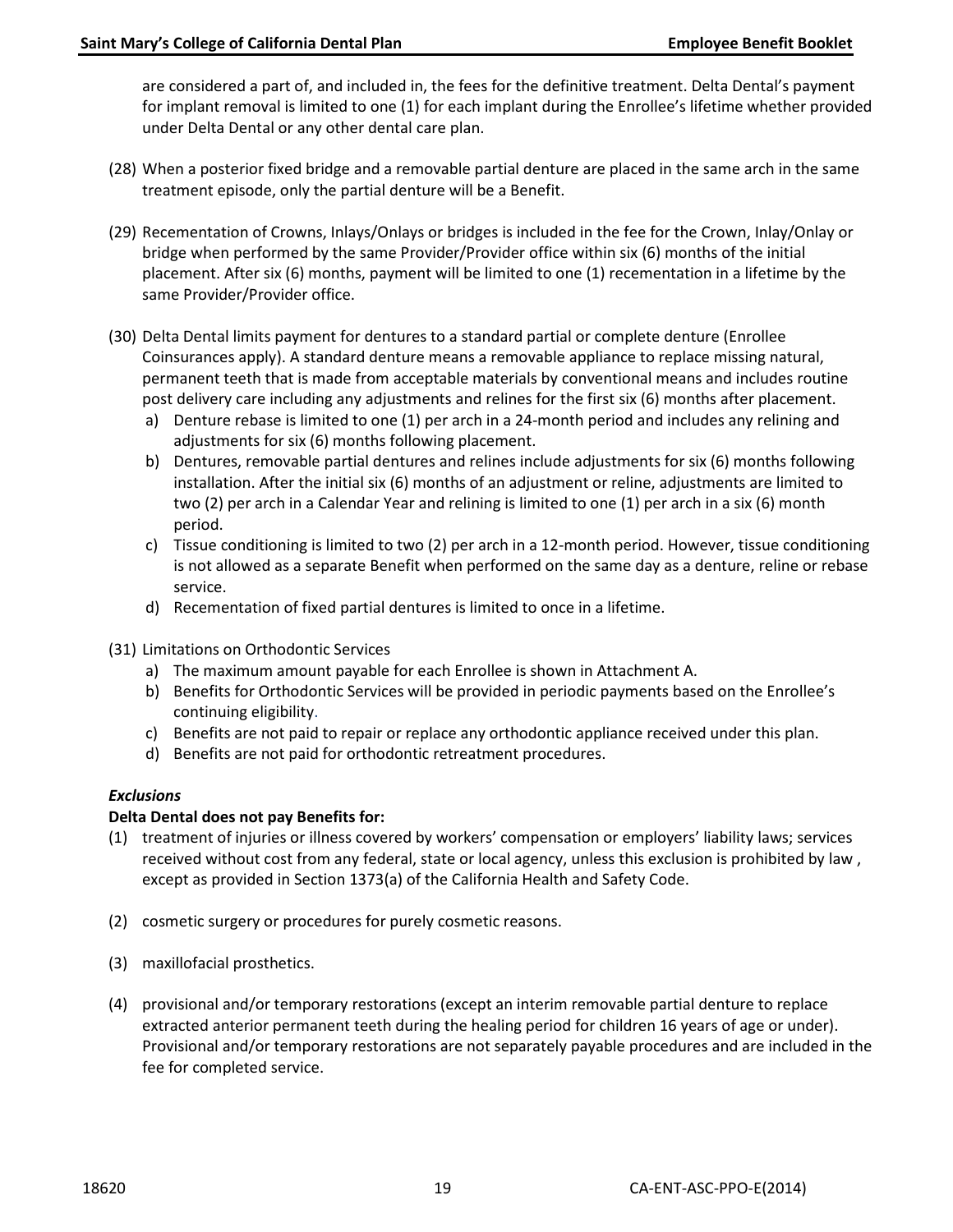- (5) services for congenital (hereditary) or developmental (following birth) malformations, including but not limited to cleft palate, upper and lower jaw malformations, enamel hypoplasia (lack of development), fluorosis (a type of discoloration of the teeth) and anodontia (congenitally missing teeth), except those services provided to newborn children for medically diagnosed congenital defects or birth abnormalities.
- (6) treatment to stabilize teeth, treatment to restore tooth structure lost from wear, erosion, or abrasion or treatment to rebuild or maintain chewing surfaces due to teeth out of alignment or occlusion. Examples include but are not limited to: equilibration, periodontal splinting, complete occlusal adjustments or Night Guards/Occlusal guards and abfraction.
- (7) any Single Procedure provided prior to the date the Enrollee became eligible for services under this plan.
- (8) prescribed drugs, medication, pain killers, antimicrobial agents, or experimental/investigational procedures.
- (9) charges for anesthesia, other than General Anesthesia and IV Sedation administered by a Provider in connection with covered Oral Surgery or selected Endodontic and Periodontal surgical procedures. Local anesthesia and regional/or trigeminal bloc anesthesia are not separately payable procedures.
- (10) extraoral grafts (grafting of tissues from outside the mouth to oral tissues).
- (11) laboratory processed crowns for Enrollees under age 12.
- (12) fixed bridges and removable partials for Enrollees under age 16.
- (13) interim implants and endodontic endosseous implant.
- (14) indirectly fabricated resin-based Inlays/Onlays.
- (15) charges by any hospital or other surgical or treatment facility and any additional fees charged by the Provider for treatment in any such facility.
- (16) treatment by someone other than a Provider or a person who by law may work under a Provider's direct supervision.
- (17) charges incurred for oral hygiene instruction, a plaque control program, preventive control programs including home care times, dietary instruction, x-ray duplications, cancer screening, or tobacco counseling.
- (18) dental practice administrative services including, but not limited to, preparation of claims, any nontreatment phase of dentistry such as provision of an antiseptic environment, sterilization of equipment or infection control, or any ancillary materials used during the routine course of providing treatment such as cotton swabs, gauze, bibs, masks or relaxation techniques such as music.
- (19) procedures having a questionable prognosis based on a dental consultant's professional review of the submitted documentation.
- (20) any tax imposed (or incurred) by a government, state or other entity, in connection with any fees charged for Benefits provided under the Contract, will be the responsibility of the Enrollee and not a covered Benefit.